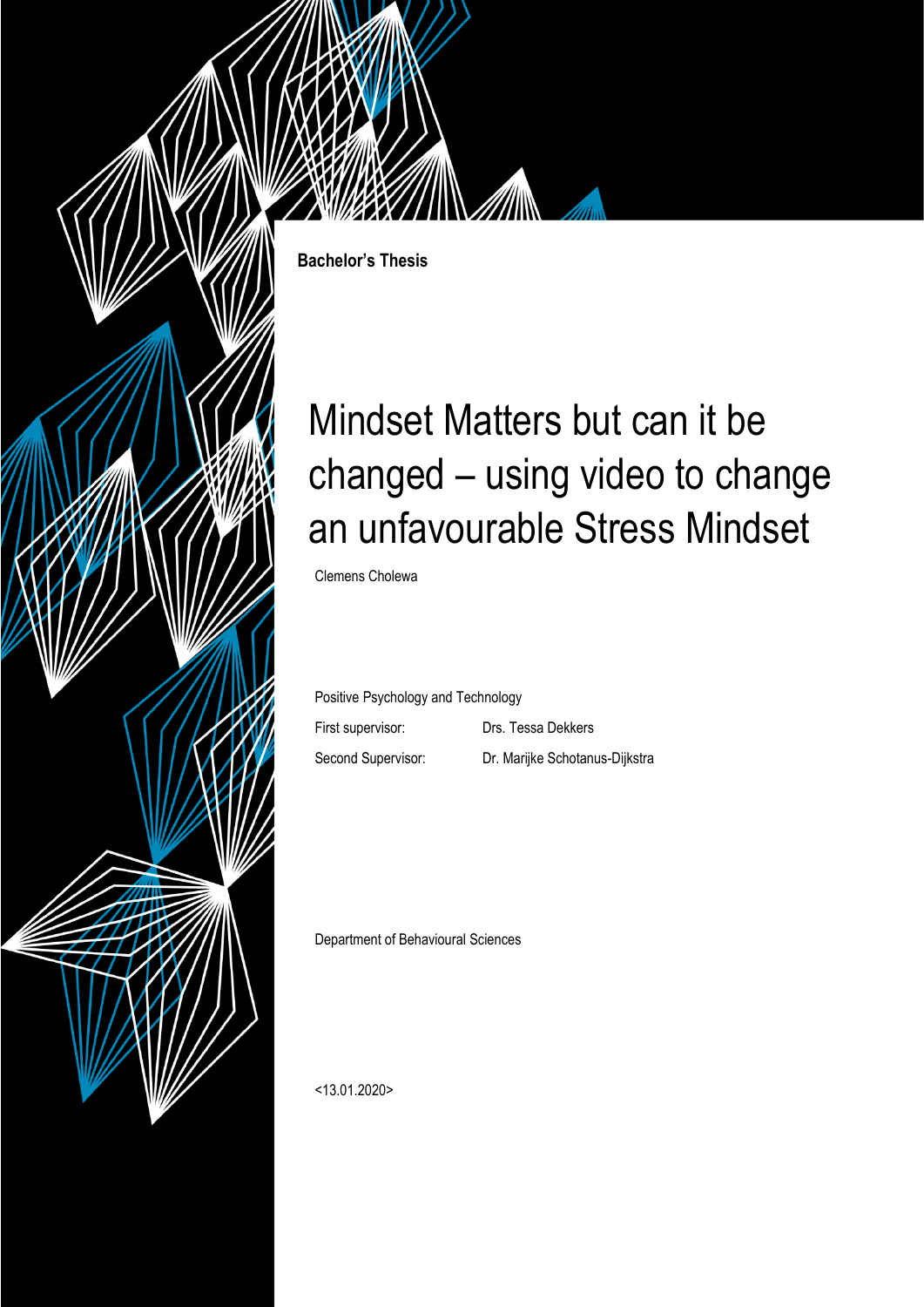# **Abstract**

*Background:* Stress mindset can be seen beliefs that people use to guide them with expectations to a specific response (Crum, Salovey, & Anchor, 2013). It impacts the motivation, well-being and learning of a person and thus changing the mindset of a person can improve mental health as well as their general well-being. The aim of the current study is to examine whether an educational video with information on the positive effects of stress can change someone's mindset. Furthermore, the study examines whether the manipulation is weaker one week after the manipulation and if age moderates of the condition on the mindset change from baseline assessment to the post-test in any way.

*Method*: 136 German-speaking participants were recruited to partake in a randomized control trial using convenience sampling. After baseline, participants were assigned to the experimental group ( $n = 50$ ) or a group control group ( $n = 49$ ) which received a video about Immanuel Kant and the experimental group, which received an educational video about the positive effects of stress and a "stress-is-enhancing" mindset. The data were collected, directly after the video and one week later. All data was gathered with online questionnaires. *Results:* A repeated measures analysis showed that the experimental group scored significantly higher, by showing a more "stress-is-enhancing" mindset than the control group in at the post-test ( $p < .05$ ). Furthermore, a decline after the manipulation was recorded at the follow-up test. However, the change in mindset from baseline to follow-up test remaining significant (p<0.001), indicating a more "stress-is-enhancing" mindset. No moderation of the agegroup on the relationship of the condition to the outcome was found.

*Discussion:* Overall, a small and simple intervention showed remarkable effects in changing the stress mindset, at least temporarily. Since age did not affect the manipulation, the video was suitable for every age group. However, the long-term effects time on the strength of the mindset change should be investigated in future research.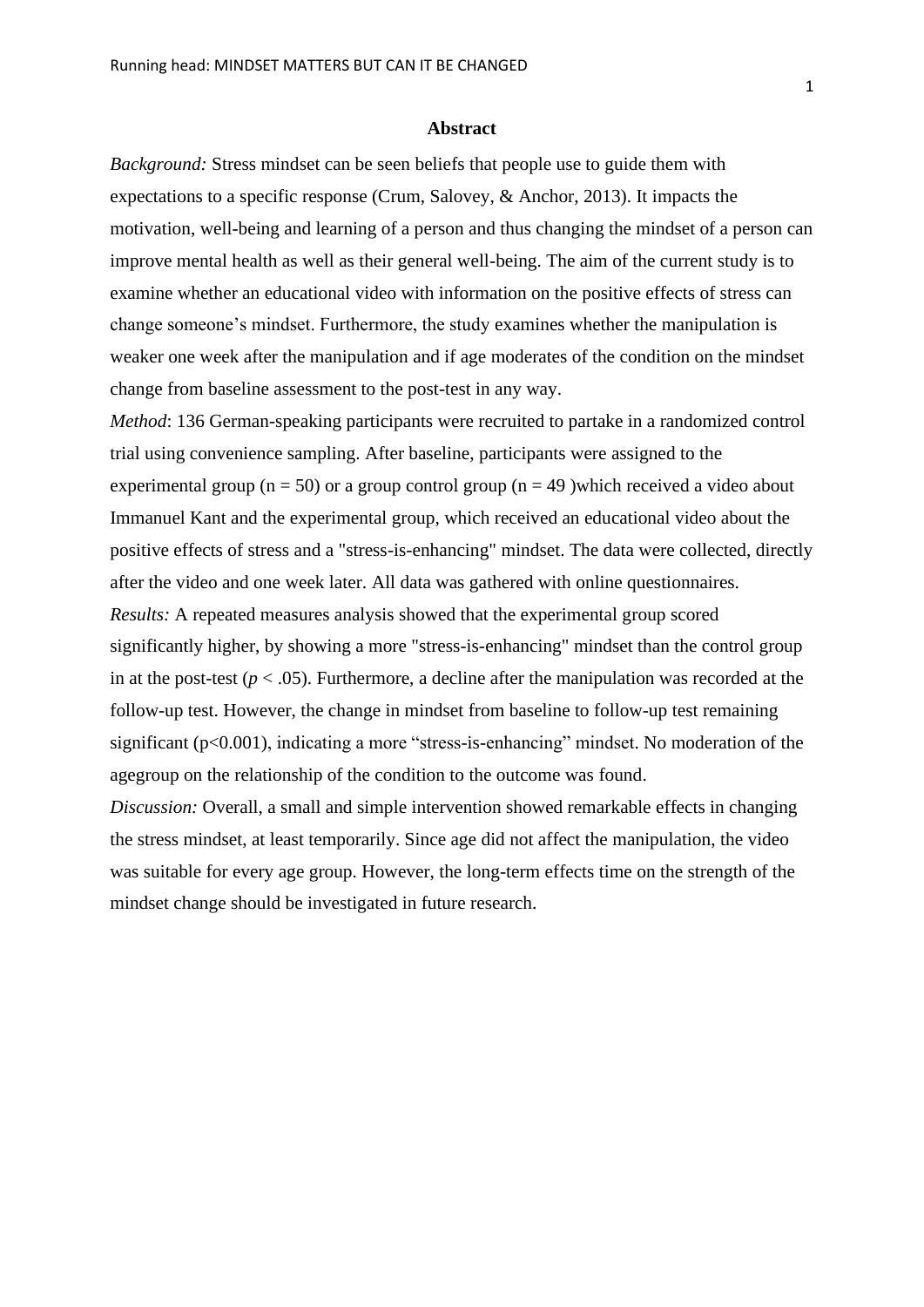# **Introduction**

## **Consequences of stress**

Stress is viewed as being unhealthy due to its negative consequences on the psychological level as well as the physiological level (Vitett, Anton, Cortizo, and Sali, 2006). Past research has shown that a high level of chronological stress leads to a decrease in physical health such as cardiovascular diseases, hypertension or the reduction of the efficiency and productivity of the immune system (Cohen et al., 2007; Glaser & Kiecolt-Glaser, 2005; Quick & Horn, 1987; Schneidermann, Ironson, & Siegel 2005). Besides the physiological threat to health, stress has psychological consequences as well. Some consequences of stress on a psychological level are depression, burn out, eating disorders, anxiety disorders and substance abuse (Schneidermann et al., 2005). Thus, distress is usually defined as a person's perception of the demands the environment has on themselves to exceed their own belief of what one's capacity is (Cohen, Janick-Deverts, Brody, Chen, & Miller, 2007). This is similar to Greenberg, Garr, and Summers (2002), who explain that stress is defined by the situation in which an individual experiences real or perceived stress. Individuals experience stress when they have trouble meeting a real or perceived personal need, for example, food, social interaction or a deadline for a project.

## **Potential positive consequences of stress**

The view that stress is unhealthy is partly reinforced by the news, such a newspaper giving tips on reducing stress, and most research being focused on how to handle stress or eliminate the effect on the individual (Lazarus & Folkman, 1984). But besides the negative consequences of stress, a certain level of stress can also be beneficial for one's health. Stress can boost performance and productivity when combined with relaxation exercises such as listening to music (Linnemann, Dietzen, Strahler, Doerr, & Nater, 2015). The areas in the brain that distribute hormones and attention are influenced by stress, which in turn allows people to increase their focus on the task and thus work more efficiently (Fay & Sonnentag, 2003). The potential benefits of stress together with the threats to individual's health underlines the need to investigate stress as an important factor in helping individuals become more effective and focused without having to suffer from the negative effects and thus keeping overall well-being to a maximum. Thus, finding a way to reduce the negative effects of stress might increase general well-being.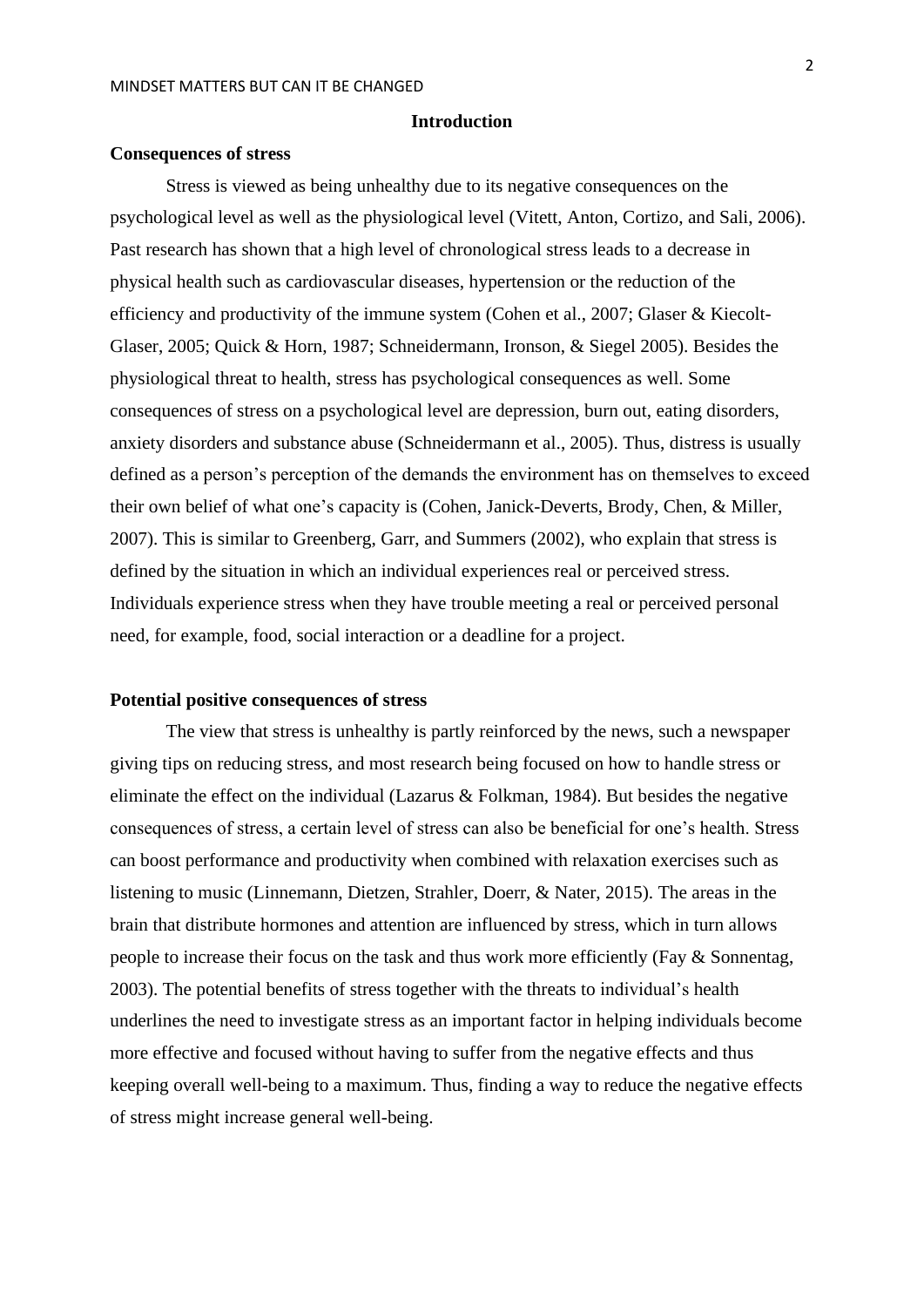## **Eustress**

To help make the difference in stress clearer, Selye (1974) implemented the term "eustress" which is defined as the opposite of "distress". Eustress is associated with a healthy bodily state and a positive feeling, while distress results in negative feelings and a disturbed bodily state (Lazarus, 1993). Crum, Salovey, and Achor (2013) suggest that eustress leads the body and brain to an increased focus which in turn allows the person to perform better. Besides the positive bodily implication, eustress was shown to be positively related to hope and meaningfulness (Lazarus, 1993), and seen being as a motivator for challenges that an individual wants to overcome by enhancing self-esteem (Crum et al., 2013; Swann, Chang-Schneider, & Larsen McClarty, 2007). The distinction between eustress and distress is crucial, as stress can be perceived positively and negatively. The positive view and effects enhance one's life while distress can inhibit life and thus the stress mindset of a person impacts the way people experience stress. Consequently, taking a look into possible ways to emphasis eustress in people's mindset might be a way to alter the stress mindset.

# **Stress mindset**

A mindset can be conceptualized as a mental frame that helps to guide an individual to certain expectations which in turn results in specific responses (Crum et al., 2013). For example, when a person is thinking about the upcoming tasks they have to finish in little time, they might feel panic and thus work less accurate which could be partly due to the negative view on stress. Dweck (2006) distinguished two types of mindsets: The Fixed versus Growth Mindset. She defined a *fixed mindset* as viewing some personal characteristics such as intelligence as not changeable but rather permanent. In contrast, the "Growth Mindset" views these characteristics as being changeable. As seen in a study by Dweck (2006), where students who exhibited a growth mindset, were considered more challenge seeking and more curious, but both mindsets impacted the learning motivation. Research indicates that having a fixed intelligence mindset <sup>l</sup>eads to less effort while a growth mindset resulted in positive strategies in achieving, learning goals and positive effort beliefs (Blackwell, Trzesniewski, & Dweck, 2007; Hochanadel & Finamore, 2015). When looking at the results of the previously mentioned research, the mindset on intelligence can be viewed as changeable. As shown by previous research mindsets appear to be changeable, indicating that the mindset of stress might be able to change as well, which might indicate a possible starting point for improving people's lives (Blackwell, Trzesniewski, & Dweck, 2007; Crum et al.,2013).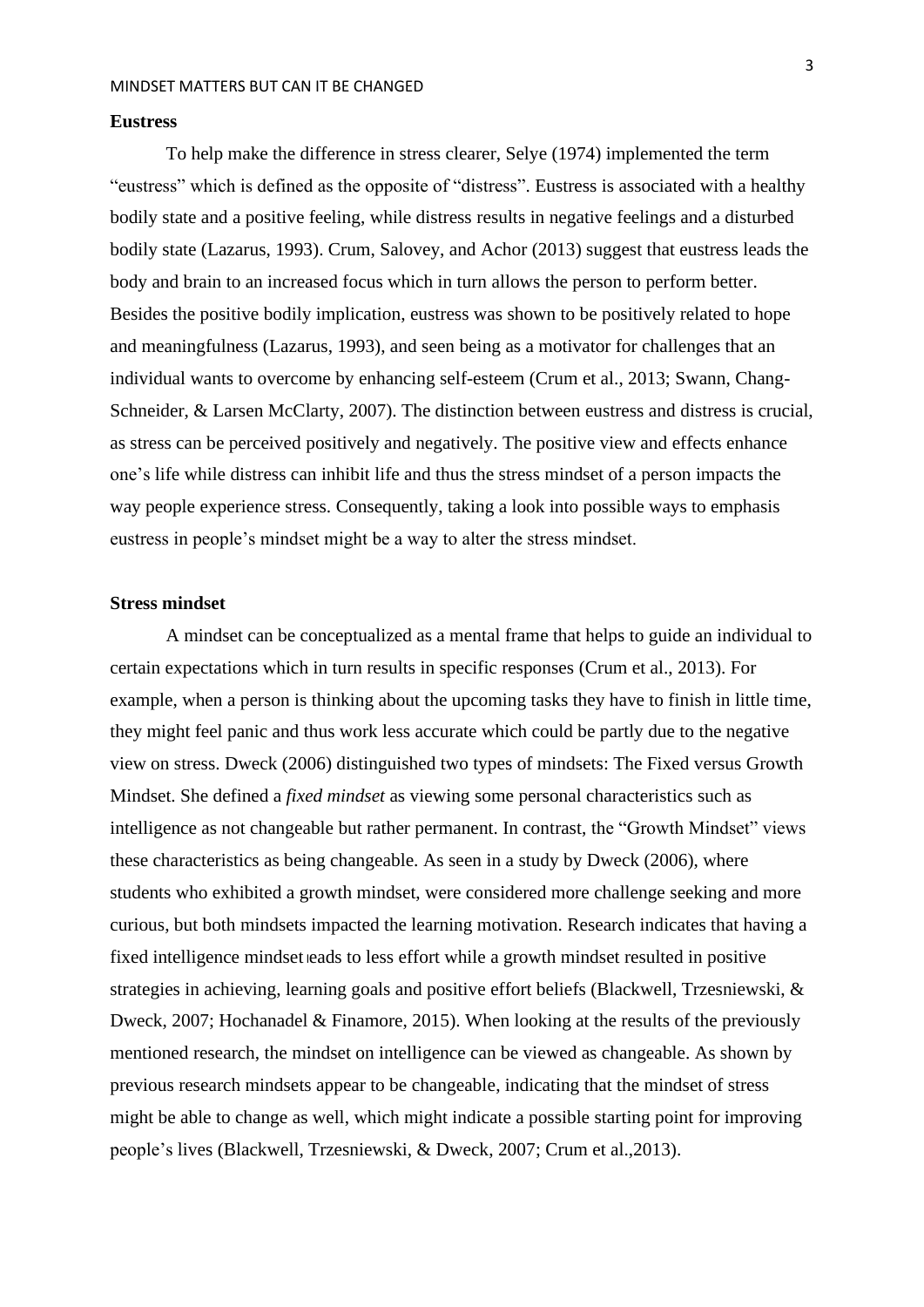This fixed and growth mindset theory was applied to stress by Crum et al. (2013), who developed the Stress Mindset Model. Their research indicated that there were two mindsets regarding stress. The first one being "stress-is-enhancing", which was defined as "the extent to which one holds the belief that stress has enhancing consequences for various stress-related outcomes such as performance and productivity, health, and well-being, and learning growth"(p. 716) and the second mindset being "stress-is-debilitating" which was defined as "holding the belief that stress has debilitating consequences for those outcomes" (Crum et al., 2013, p. 716). The results from Crum's study on the different stress mindsets also indicate that the "stress-is-enhancing mindset" of individuals scored higher in physiological and psychological health due to a higher level of energy and satisfaction with their life in comparison to the stress-is-debilitating mindset, which appeared to facilitate psychological and physiological negative consequences (Crum et al., 2013). Thus, research shows that stress has not only negative consequences and holding a "stress-is-debilitating" mindset can impact one's personal life negatively, a "stress-is-enhancing" mindset, on the other hand, might lead to better mental and physical health. Besides the positive mental and physical improvements, stress-is-enhancing mindset can boost one's efficiency by filling the body with energy to complete, for example, unfinished tasks (Park & Helgeson, 2006, Crum et al., 2013). However, it is not yet known whether people with a debilitating mindset can change this negative view towards a stress-is-enhancing one. Therefore, finding the factors that can impact the possible change in one's mindset is necessary for designing future interventions, so that the stress-is-debilitating mindset can be changed to a stress-is-enhancing mindset to increase people's general well-being.

# **Changeability of mindset**

After establishing the existence of mindsets, it is necessary to understand that different factors can influence the degree of mindset change. For example, the "stress-is-debilitating" belief that can arise from the overwhelming stress that can be experienced without the proper ability to deal with stress is one of the stress mindsets. When inspecting the "stress-isdebilitating" mindset, the question arises how this mindset can be changed (Le Fevre, Matheny, and Kolt, 2003). Studies on the changeability of mindset were conducted by Good, Aronson and Inzlicht (2002), Aronson and Inzlicht (2003) and Crum and colleagues (2013) indicating that videos or workshops can be used to change the mindset. For example, some students were part of a pen-pal program in which they had to convince another person, their new pen-pal, that intellectual development has a malleable nature within the human brain.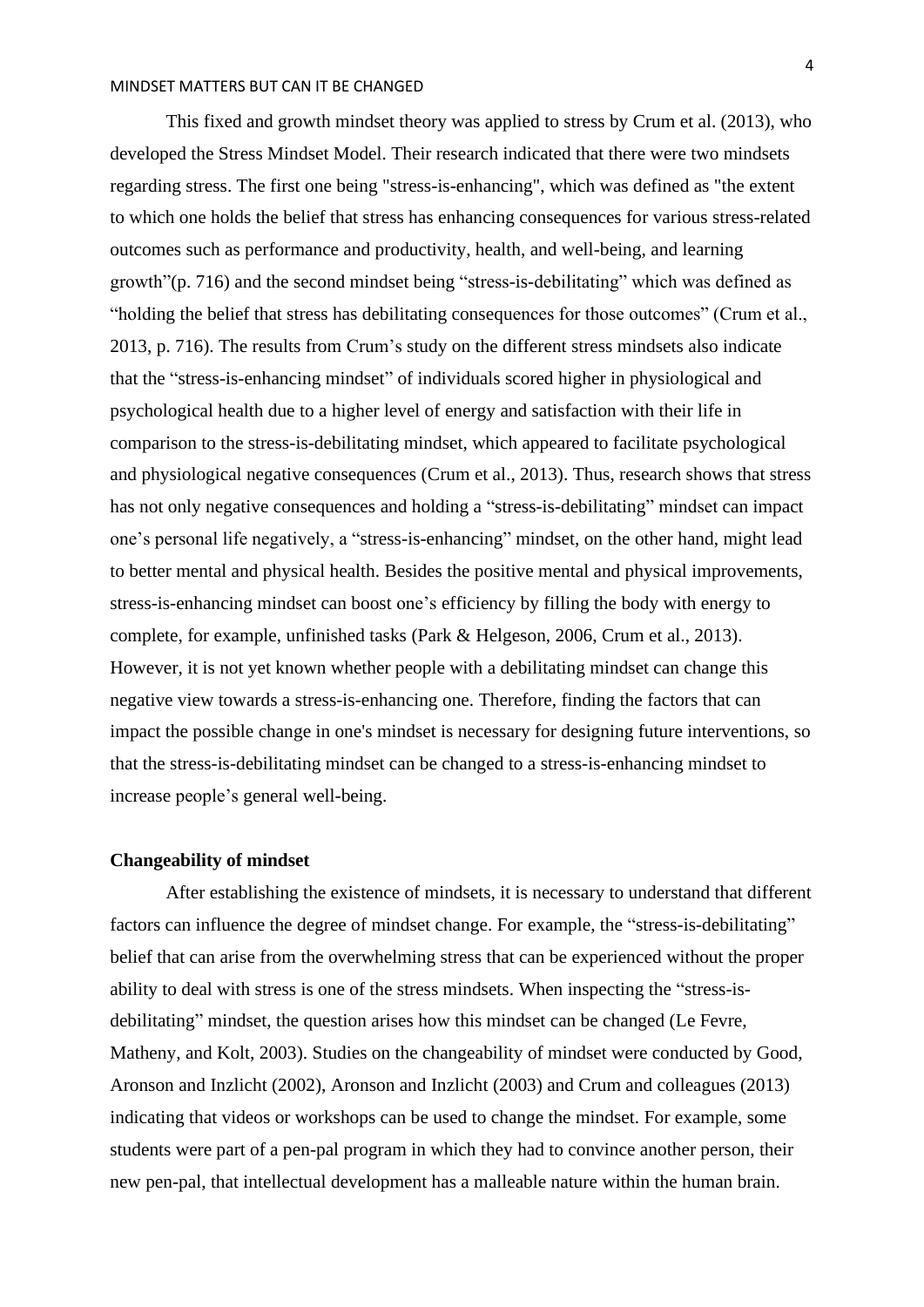They had students with two different types of mindsets based on intelligence, with the first one being that "intelligence is malleable" and the second one being "intelligence is fixed". These mindsets were reinforced by the researchers by providing information that fitted each mindset accordingly. The results indicate that students who had the "intelligence is malleable" worked harder and had higher grades than those students with the "intelligence is fixed" mindset (Aronson, Fried, and Good, 2002). In addition, Good, Aronson, and Inzlicht (2003) conducted a study to examine whether these mindsets could be changed by highschool students being mentored by college students. The results suggest that intelligence is variable and not fixed by gender or race. Next, the students were tested in math and reading achievements to see whether a reinforcement of a different mindset can influence the students' academical achievement by not sticking to the "intelligence is fixed" mindset. This was done by letting the mentor colleague students emphasise either a fixed or growth mindset in their students. The students who were prompted with a new mindset scored significantly higher than the control group, indicating that a change in their mindset had an impact on their academic level of learning, by changing from "intelligence is fixed" to the "intelligence is not fixed" mindset. The fixed mindset appeared to reduce the pupil's motivation for learning. In conclusion, it appears that a positive mindset provides overall better well-being as well that a mindset can be altered to a degree.

Crum et al. (2013) provided some evidence that *stress* mindsets can *also* be changed. For example, in their research, videos were shown to the participants that contained scientific information about the effects of stress on performance, learning, and health. The effects of showing videos of the reaction from the body to stress on the stress mindset of the participant were tested. The study demonstrated that both the information provided in the different videos, stress-is-enhancing and stress-is-debilitating, had an impact on the mindset of the person watching by exposing the participants with information about eustress or distress. The participants that changed their mindset from a "stress-is-debilitating" mindset to a "stress-isenhancing" mindset reported an increased quality of life, for example, the positive effects on performance, learning and health were most predominant in the people that changed their mindset to stress-is-enhancing. Thus, indicating that their life overall appeared to be better. By also showing a decreased level of depression and anxiety was a positive effect that came with a "stress-is-enhancing" mindset, and an increase in the participants overall quality of life was reported (Crum et al., 2013). Other studies that aimed at control of stress in the own life by providing a stress management course indicated a change in the stress mindset when focusing on the "stress-is-enhancing" information (Wegmann, Moshmann, and Ruby, 2017).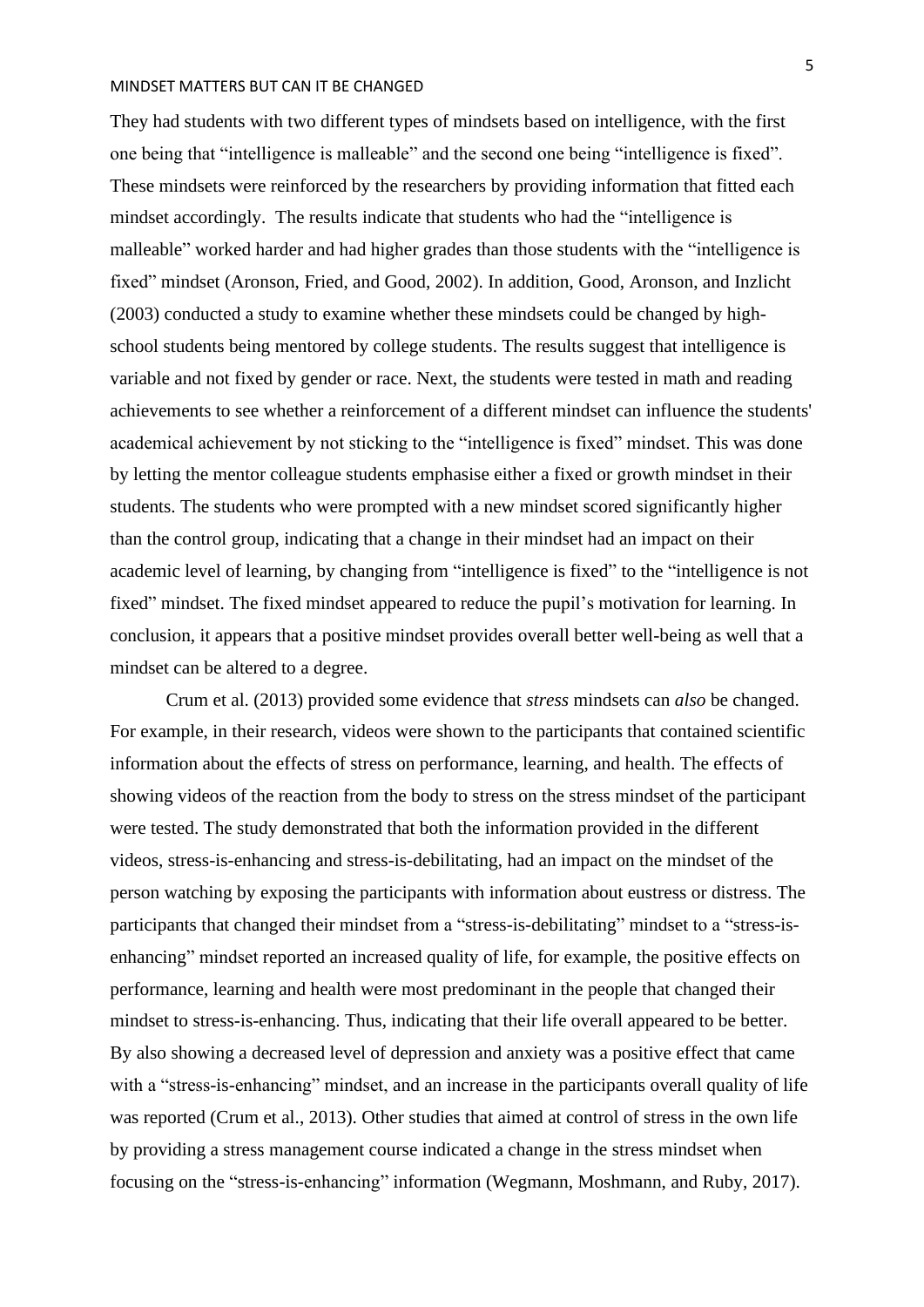Research indicates that it is possible to change the mindset of a person by using different methods all aiming at focusing the information to fit a certain type of mindset. Thus, keeping the influences on a person that can impact the level of change from a negative to a positive mindset in mind when designing an intervention seems beneficial.

# **Possible Influences on the Changeability of the Stress Mindset**

A stress mindset is not fixed but can be changed as seen by the previous studies such as Crum and colleagues (2013). However, the way of changing this mindset is important and thus finding a good and effective way of doing this is crucial. Finding a suitable medium to deliver information to participants is important for finding the most effective intervention. Crum suggests that the medium of video is effective and allows to provide information in a fast but informative way (Crum et al.,2013). The possibility nowadays to be able to watch a short video almost anywhere, due to mobile phones and tablets and other personal technological gadgets strengthens this view. Furthermore, a video allows for audio, text and visual cues to be present if wanted, thus allowing to provide multiple inputs of information using one medium. Besides the medium, other aspects might influence the strength of an intervention.

Thus, finding the aspects that influence the stress mindset is necessary. Different psychological studies suggest that personality may change with age (Damian, Spengler, Sutu, &Roberts, 2019; Srivastava, John, Gosling, & Potter, 2003). Both pieces of research suggest that personality does not remain the same once adulthood is reached but rather continues to evolve and change over time through experience and outer influences. According to Lucas and Donnellan (2008), older people score lower on the trait of openness, suggesting that age can predict the level to which people are inclined to change their views and ideas based on what they experienced. Thus, this difference in traits might have an influence when trying to change a person's mindset. This is also in line with findings by Tulviste, Kall, and Rämmer (2016), who also found that people over 30 valued openness to experience less than people under the age of 30. As older people are more experienced with life and the levels of stress an average day lays on oneself might suggest that their view on how they perceive stress is different from that of younger people.

Another aspect that might influence the level of mindset change is the time that passes. For an intervention, the effect is most often strongest immediately at the manipulation but digresses over the course of several days or weeks and is strongly depended on the strength of the intervention. The study by Crum and colleagues (2013) used videos of, 3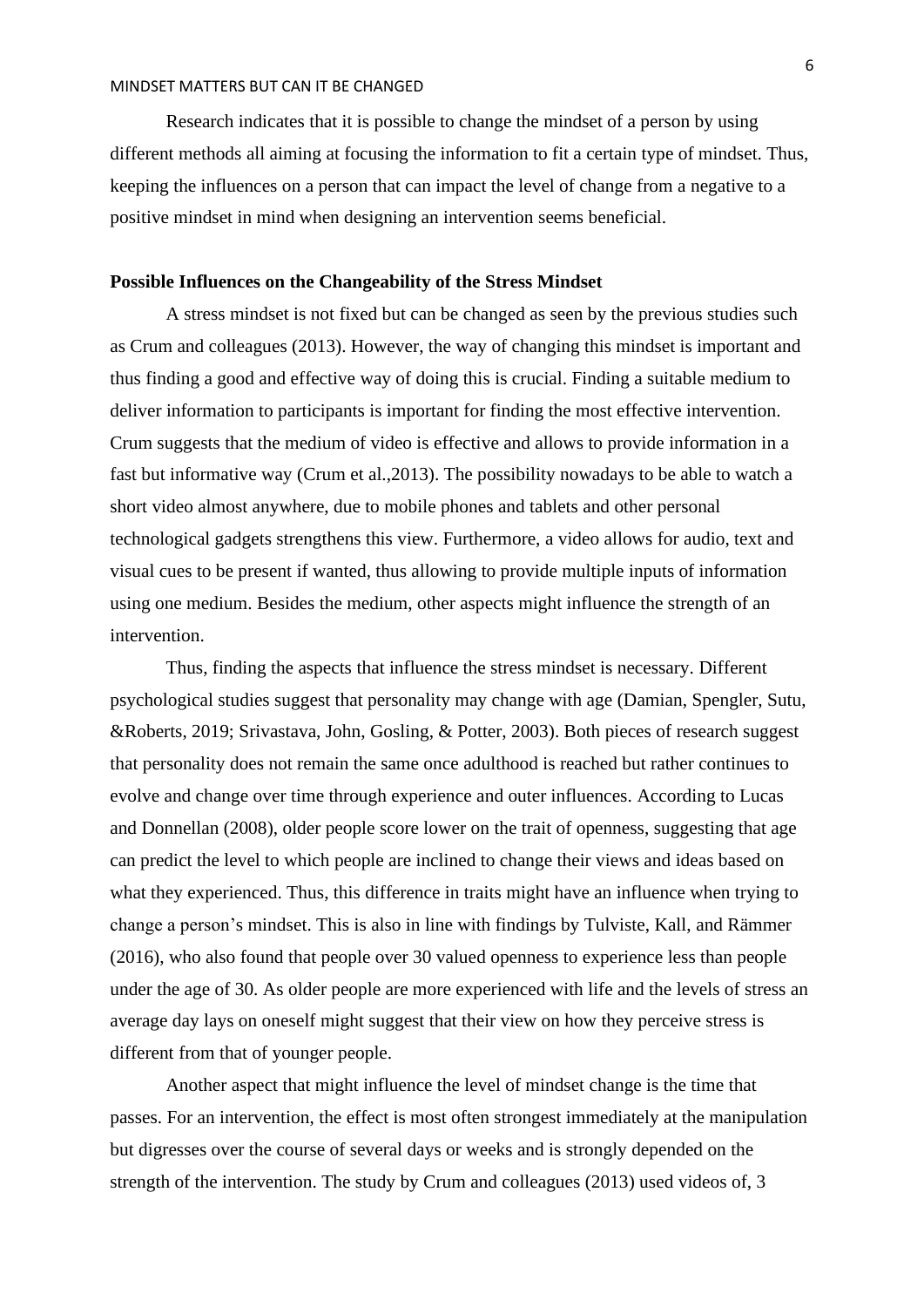minutes length, over one week repeatedly to induce a mindset change. However, the results did not show whether the participants kept the change in their mindset when not receiving the videos anymore. Consequently, figuring out a way to permanently change someone's mindset is a factor that influences intervention design.

# **Present Research**

The aim of the current study is to examine the use of a video to change someone's stress mindset towards a "stress-is-enhancing" mindset. Furthermore, this paper aims to contribute to research by providing more insight into the changeability of the stress mindset by using educational video and testing its effectiveness in transferring information to participants on a mindset. Furthermore, this study aims to see to which extent do people over the age of 30 change their stress mindset to a stress-is-enhancing mindset compared to under the age of 30 and to what extent is the intervention effective over three weeks. The first aim of this study is to investigate the effectiveness of the video on the mindset change. Thus, I hypothesise:

*H1: People in the experimental condition score significantly higher on stress-is-enhancing mindset, after watching an educational video about eustress, at post-test than the control condition.*

Another aim is to distinguish the effectiveness by agegroups, to check whether age plays a significant role in designing future interventions. Thus, I hypothesis that:

*H2: People who are older than 30 (≤30) show a lower level of a mindset change than people under the age of 30*

## **Method**

# **Design**

This study used a parallel double-blind randomised controlled trial with one experimental condition and one control condition and allocating the same ratio of participants to each group. The study used online questionnaires to determine wellbeing at baseline, posttest and follow-up (one week after the post-test). The study was approved by the Ethics Committee of the University of Twente (nr: 191189). All participants gave their consent before taking part in the online study.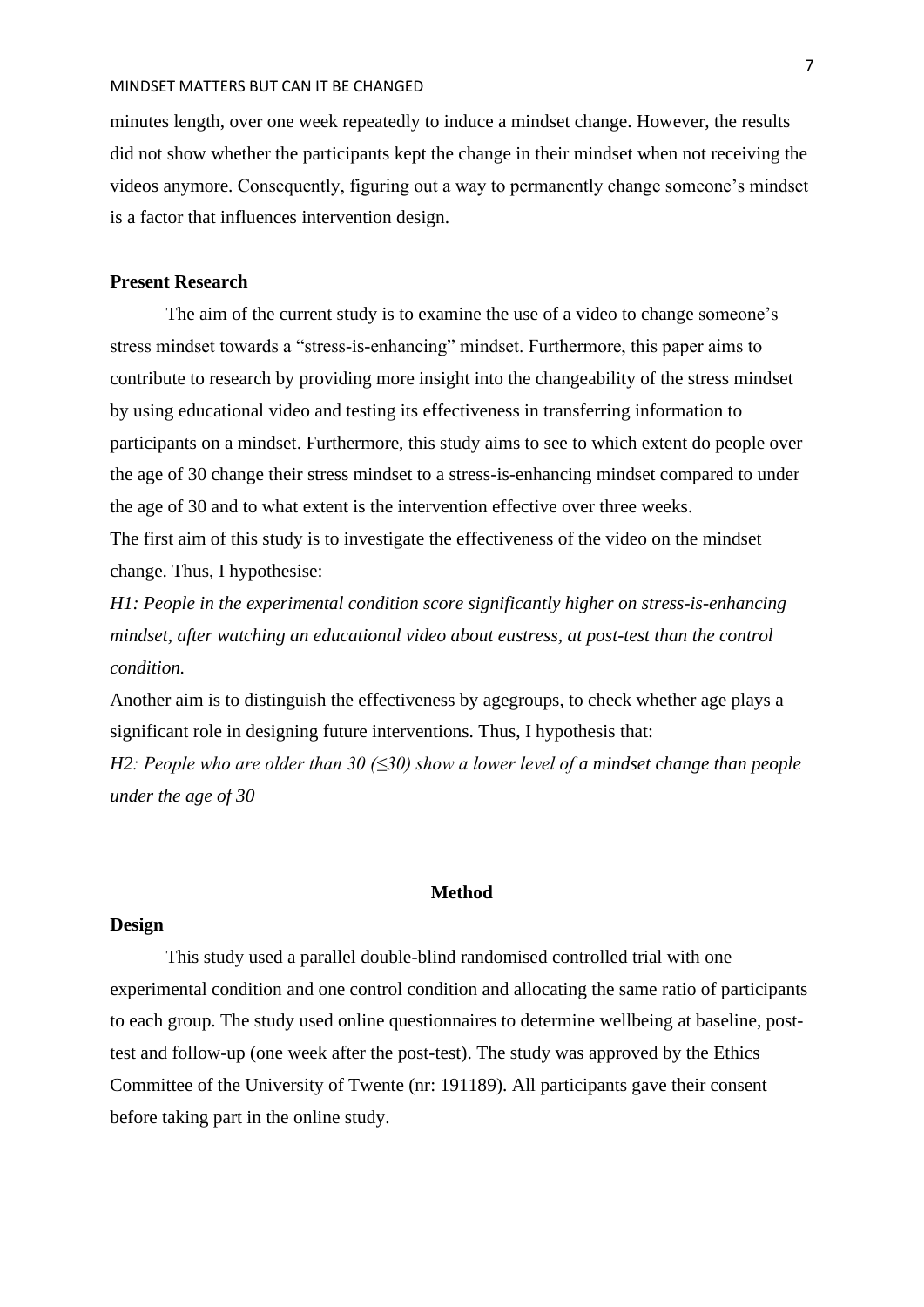## **Participants and Procedure**

The study had the restriction of only German-speaking adults that were 18 years or older and owned a legitimate email address with a sufficient internet connection to partake in the online assessments. The participants were free to answer the questionnaires whenever and wherever they liked, within a set timeframe of several days and their participation was voluntary. To recruit the participants, a self-selection method via a message on social media as well as a referral system by face-to-face recruitment were used. The recruitment message can be found in Appendix A. Out of the 184 recruited participants, 136 completed the baseline questionnaire. However, out of the 136 participants, only 99 completed all questionnaires resulting in a complete sample size of 99 participants. At baseline, participants first gave informed consent and then completed demographical information such as gender, age, education, and employment, as seen in Table 1.

# *Table* 1

*Mean Characteristics of the Sample with Total Sample Size (N=99)*

| Characteristic      |                       | Experimental  | Control       | $\mathbf{P}$ |
|---------------------|-----------------------|---------------|---------------|--------------|
|                     |                       | Group         | Group         |              |
|                     |                       | $(N=50)$      | $(N=49)$      |              |
| Age, years $M(SD)$  |                       | 36.16 (16.36) | 37.32 (16.09) | .51          |
| Gender, $N$ (%)     |                       |               |               | .50          |
|                     | Female                | 30(50)        | 30(50)        |              |
|                     | Male                  | 18(48.4)      | 20(52.6)      |              |
|                     | Preferred not to give | $\mathbf{1}$  |               |              |
| Education, $N$ (%)  |                       |               |               |              |
|                     | Lower                 | 11(64.7)      | 6(35.3)       | .92          |
|                     | Intermediary          | 16(53.3)      | 14(46.6)      |              |
|                     | Higher                | 23(44.2)      | 29(55.8)      |              |
| Employment, $N$ (%) |                       |               |               | .60          |
|                     | Full-Time             | 34(50.7)      | 33(49.3)      |              |
|                     | Part-Time             | 16(50)        | 16(50)        |              |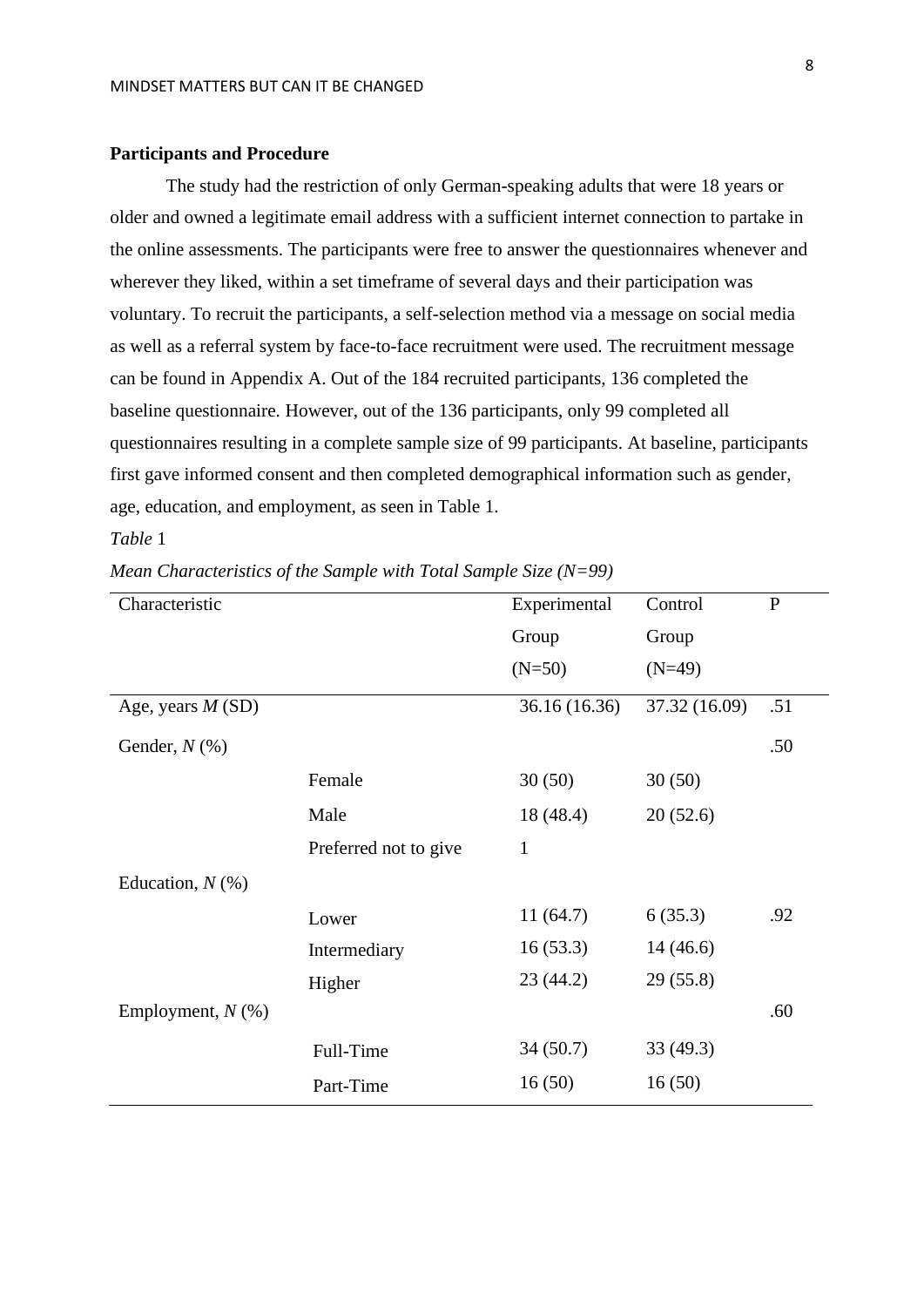# **Intervention Procedure**

At T1, participants were randomly assigned to one of the two groups "stress-isenhancing-video" (n=50) and "control video-categorical imperative" (n=49). Next, participants received an email with the control or manipulation video. The participants of the experimental group received information about the stress-is-enhancing mindset in the form of a video that was created by the researchers based on the video material used by Crum et al. (2013) but translated into German. The information was about the positive nature of stress and how it can be beneficial to have a stress-is-enhancing mindset on personal performance and health, such as the heightened adrenaline increasing one's performance. A transcript of the video can be found in Appendix B.

The control condition received an informational video about the categorical imperative, which is an ethics designed by Immanuel Kant that deals with the question of the moral law such as "do not steal if you like to be popular", which was in similar length to the control video and contained no information regarding stress. After the video, a short information check was conducted, in which participants were asked to paraphrase the content of the video. This information was used to help assess that the participant understood the information in the text or video. After the last questionnaire, the participants were debriefed by explaining the real goal of the study and giving them the possibility to see both videos.

#### **Measures**

To measure *stress mindset*, the 8-item Stress mindset measures-general (SSM-G) was used to assess participant's attitude towards stress (e.g. "The effects of stress are negative and should be avoided") (Crum et al.,2013).

The participants were asked to answer the questions based on a 5-point Likert scale that ranged from *strongly disagree* (0) to *strongly agree* (4). Since four items (1,3,5,7) were negatively formulated, they were reversely coded. Afterwards, the mean scores were calculated with a higher score indicating a more "stress-is-enhancing" mindset while lower scores indicating a more "stress-is-debilitating" mindset. The SMM questions had an internal consistency ( $\alpha$  =.86) with the responses following a normal (Crum et al., 2013). The current sample had a Cronbach's alpha range of  $(\alpha=0.89 \text{ to } 0.91)$  over all measuring points, which indicates a good internal consistency.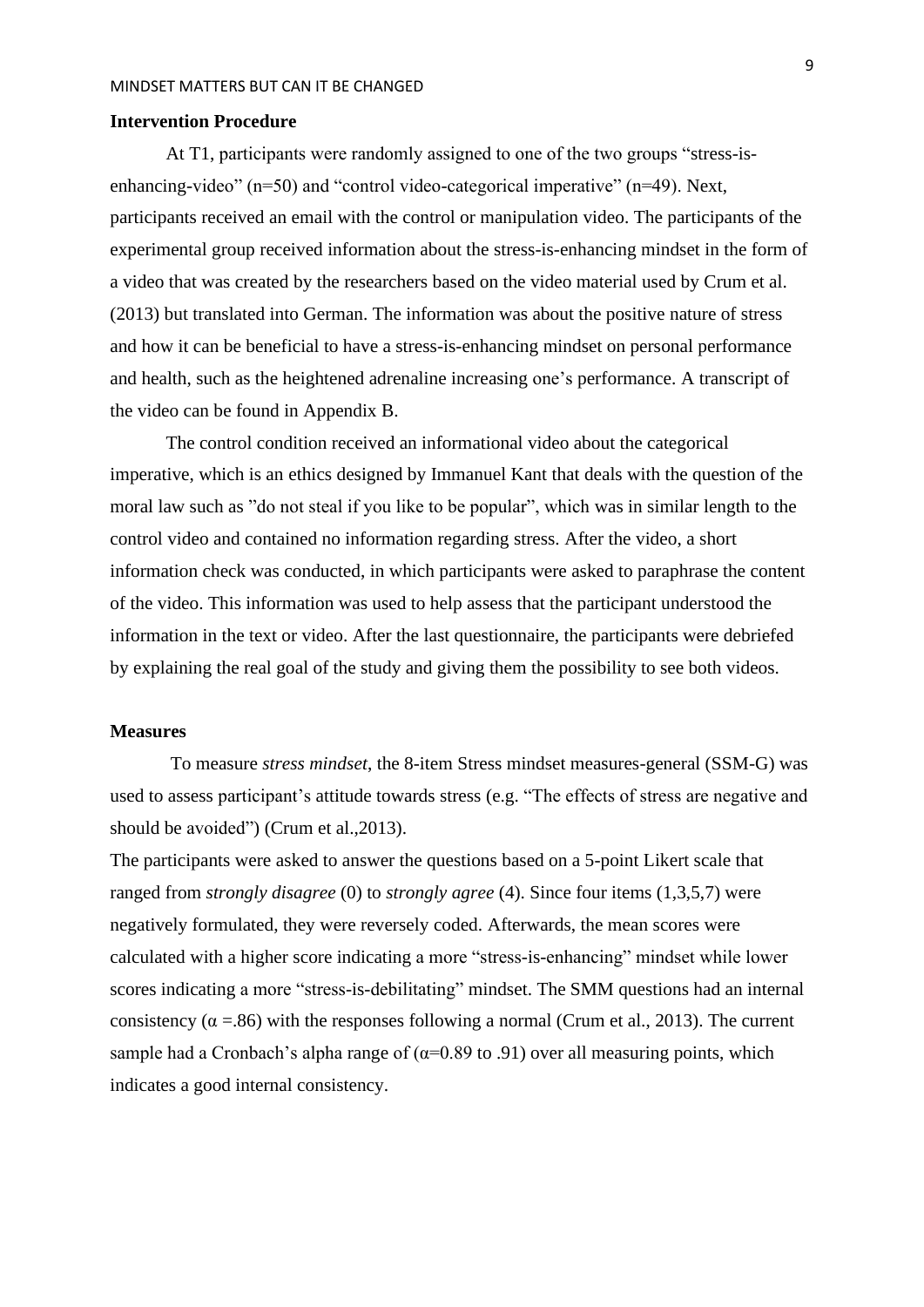## **Statistical analysis**

SPSS version 24 and A significance level of <0.05 were used for the statistical analysis. Participants were excluded if they were not 18, didn't speak German or didn't complete all questionnaires. Firstly, the data were cleared for missing values as these were missing at random. Following, a missing values analysis (Little's MCAR test) was used to check whether the data were missing completely at random. The test results indicate the missing data in the post-test and the follow-up test as completely missing at random  $(\chi^2)$  $=$  53,09; DF $=$ 40; p=0.08) while using the expectation-maximization algorithm which is highly valid and reliable (Blankers, Koeter, & Schippers, 2010). Data were chosen to be discarded when the participants who had missing data failed to fill out complete time-points, for example, missing post-test values. Out of the 136 participants who completed the baseline 37 were removed due to missing data at random and in one case, the person did not see a video thus not receiving the manipulation. Thus, an overall sample size of  $N = 99$  was used for the data analysis.

To ensure that the randomisation was successful, and the stress mindset at baseline were compared between both groups using an independent sample t-test and chi-square. To test for the effectiveness of the intervention on the participant's stress mindset, a repeated measure general linear model (GLM) was used with two groups and three time-points. Improvements from baseline to post-test and from post-test to follow up were considered a change to "stress-is-enhancing" mindset from a "stress-is-debilitating" mindset when the scores of the SMM-G increase.

To examine for the interaction effect of agegroups on the relation between the condition and the stress mindset change, a multiple linear regression approach was used from the PROCESS macro created by Hayes and Preacher (2014). To examine the moderation of age on the level of changing a stress mindset, multiple linear regression was conducted using the PROCESS macro created by Hayes and Preacher. Condition was entered as the independent variable, agegroups  $( $30, >30$ )$  as the moderator variable and the SMM-G score change (post-test T2 – baseline T0) as the dependent variable. To prevent any non-normality concerns, bootstrapping sample of 5000 was used when analysing the models. Hayes and Preacher (2014) support this procedure and a more confident moderation analysis can be applied. If the 95%Bias Corrected and the accelerated confidence interval for the interaction effect does not contain the value zero, a moderation is significant.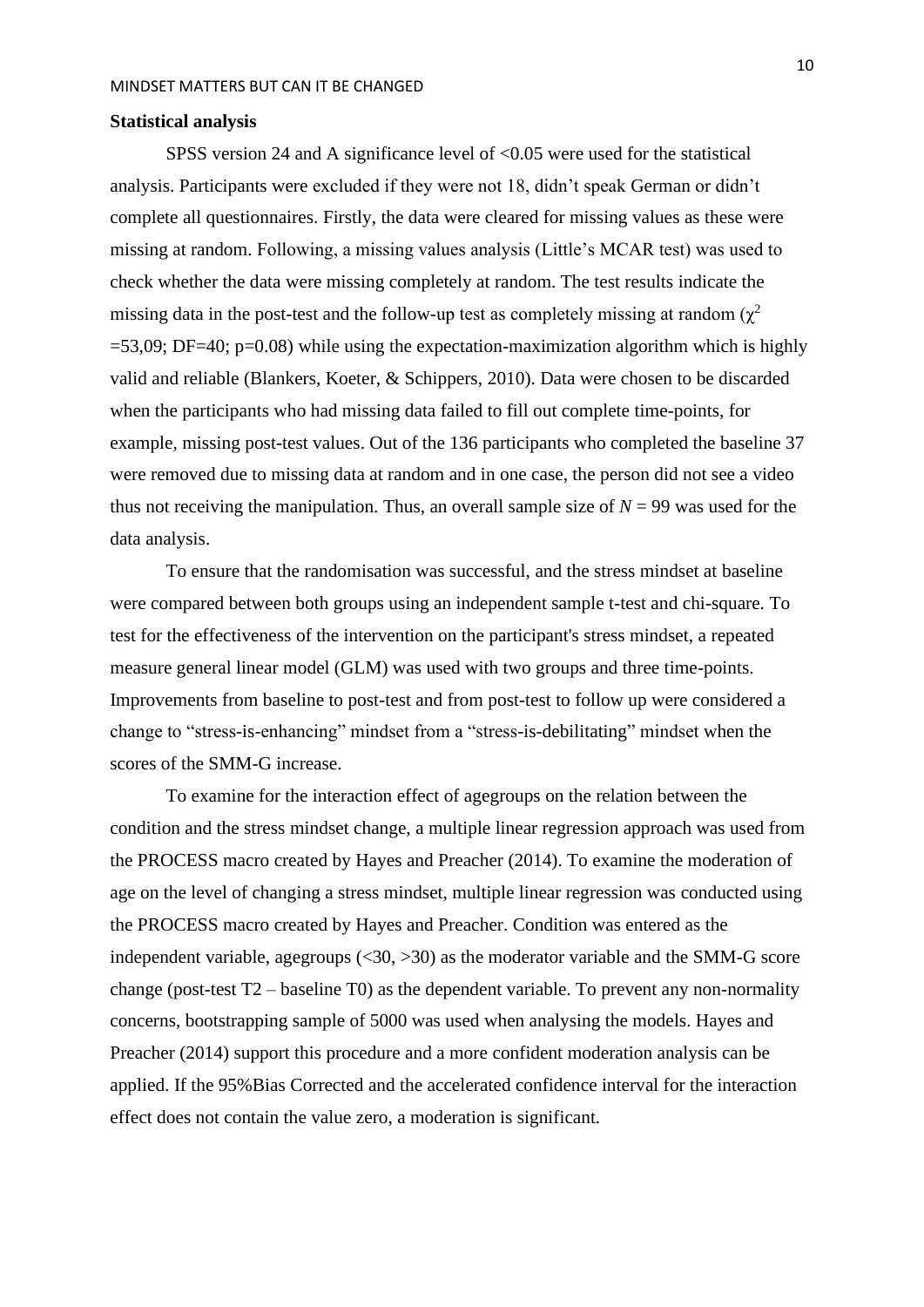## **Results**

The first aim of this study was to test whether a stress mindset can be changed through the use of an educational video. For this, both groups were compared through the baseline assessment, post-test and the follow up in their stress mindset. The descriptive data on the test results are shown in Table 2. While the experimental group showed a more "stress-isdebilitating" mindset, the control group showed a neutral mindset. However, both conditions showed an improved mindset, which was shifted towards "stress-is-enhancing" when comparing the baseline scores with the post-test and follow-up score. The experimental group shows a significant higher score ( $p$ < 0.05) than the control group at the post-test indicating that the intervention had a positive effect on the group.

Table 2

|                 | Intervention | Control Group | Total     | $p*$ |
|-----------------|--------------|---------------|-----------|------|
|                 | Group        |               |           |      |
| $SMM-G M(SD)$   |              |               |           |      |
| <b>Baseline</b> | 2.73(.82)    | 3.01(.56)     | 2.86(.71) | .05  |
| Post-test       | 3.54(.77)    | 3.16(.82)     | 3.35(.71) | .01  |
| Follow-up       | 3.21(.80)    | 3.10(.60)     | 3.16(.71) | .45  |

*Means and standard deviation for stress mindset at all measuring points.*

\*. Independent-sample t-tests were computed cross-sectionally for comparing both groups at each measuring time on their stress mindset.

# **Repeated Measures GLM for the Stress Mindset Change**

To test whether a significant difference in the stress mindset change after the intervention. A repeated measures GLM was used to determine this change through the three measuring points. Mauchly's test of sphericity indicated that sphericity was not assumed  $\gamma(2) = 15.43$ , p  $< .001$ . Thus, a Greenhouse-Geisser correction was used ( $\varepsilon = .87$ ) in order to adjust the repeated measures GLM.

Time appears to have a main effect on the stress mindset. This is indicated by the posttest scores being significantly higher compared to the baseline scores for both conditions,  $F(1.74, 168.92) = 42.50, p < .001$ , with a partial  $\eta^2 = .31$ . The post hoc tests showed a statistically significant increase in the participant's stress mindset from a "stress-isdebilitating" to a "stress-is-enhancing" mindset from the baseline assessment to the post-test  $(.49)$ ,  $p < 0.001$ . However, there was a significant decrease for the whole sample when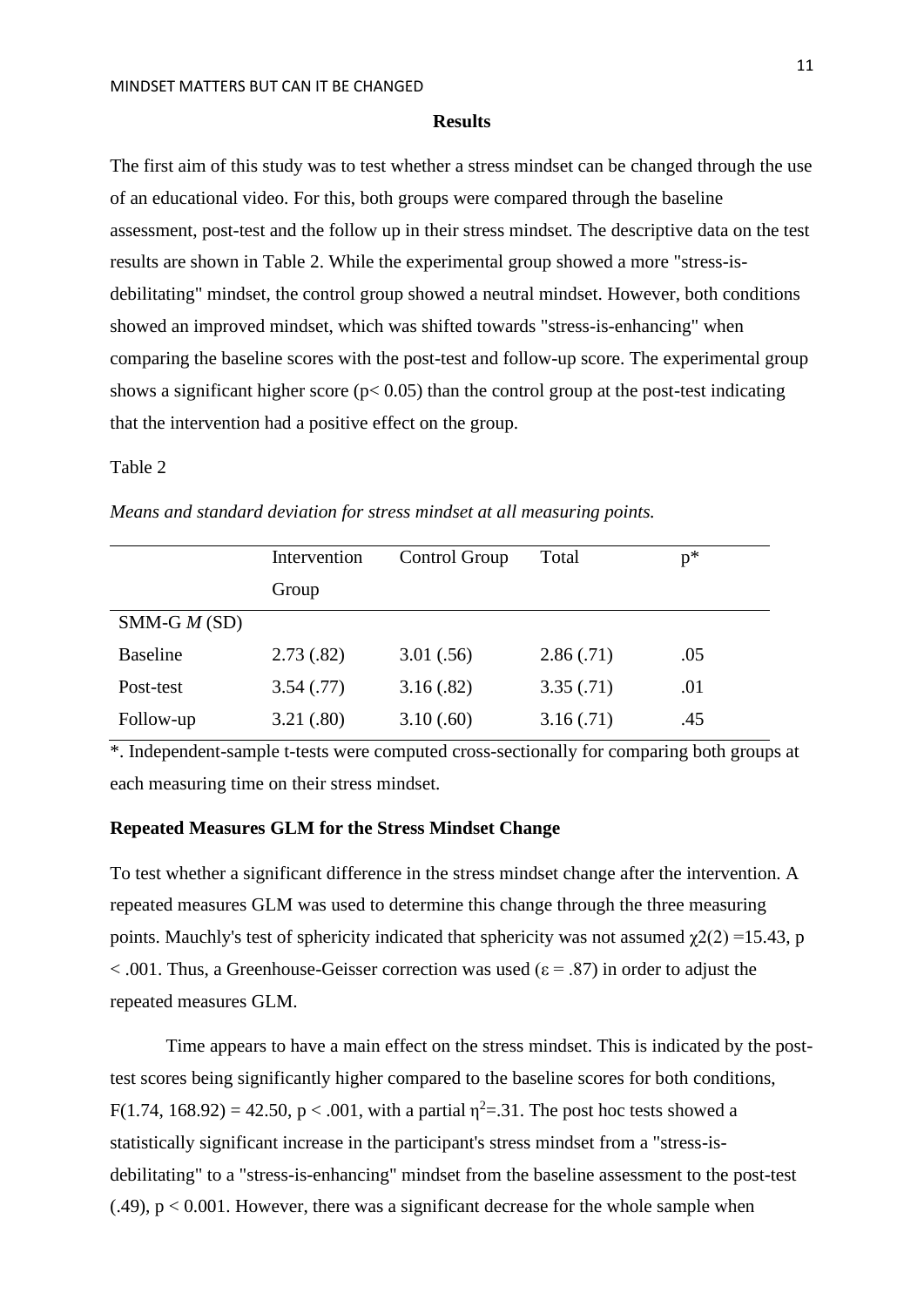comparing the post-test to the follow-up results  $(-.19)$ ,  $p < 0.001$ . This indicates that both conditions decreased again from a "stress-is-enhancing" mindset towards a "stress-isdebilitating" one. Furthermore, a significant interaction effect of time with the condition on the stress mindset change was found  $F(1.74, 169.92) = 19.37$ ,  $p < 0.001$  indicating that the positive change of the stress mindset over time was stronger in the intervention group than the control group. When looking at the result, it can be stated that the intervention has a better effect in the first part, from baseline to post-test. Figure 1 shows the stress mindset change during the three measuring points indicated per condition.



*Figure 1.* The Stress mindset over time per condition ( $N = 99$ ,  $n_{\text{experimtenal}} = 50$ ,  $n_{\text{control}} = 49$ ).

# **Moderation Analysis**

To check whether age had a moderating effect on the intervention, a moderation analysis was performed using the PROCESS tool of Hayes, as seen in Table 3. Overall the model was found to be significant ( $p < 0.001$ ), but no moderation was found as the interaction effect was not significant ( $p = .35$ ). Thus, the interaction between the condition and the outcome of the mindset change were not moderated by the agegroup. This indicates that the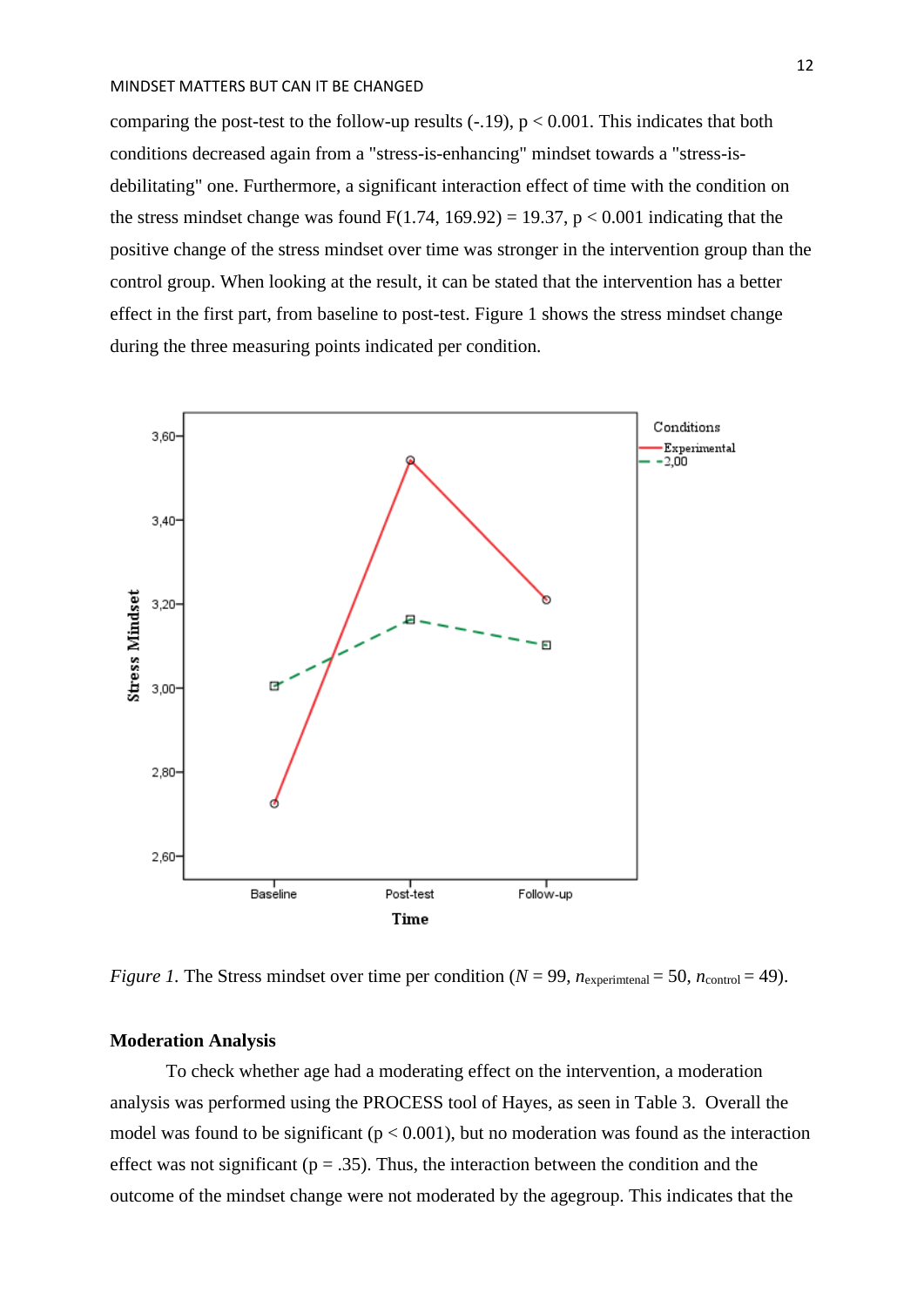agegroup did not have an impact on the effect on the degree of stress mindset change by this intervention.

## Table 3

|               | $\mathbf b$ | t       | 95% CI       | p   |
|---------------|-------------|---------|--------------|-----|
| Constant      | .26         | 5.28    | .86, 1.90    | .00 |
| Condition     | .16         | $-3.41$ | $-.87, -.23$ | .00 |
| Agegroup      | .39         | .58     | $-.54, 1.00$ | .56 |
|               |             |         |              |     |
| Interaction   | .25         | $-.94$  | $-.72, .26$  | .35 |
| (Condition x) |             |         |              |     |
| Agegroup)     |             |         |              |     |

*Linear model of predictors of stress mindset (Agegroup)*

*Model statistics. R<sup>2</sup>=.24, F(3, 95)= 10.25*

# **Discussion**

This study aimed to test whether the change from a stress-is-debilitating mindset to a stress-is-enhancing mindset with the use of an educational video was possible. Furthermore, the study aimed at answering whether time affects the strength of the intervention and whether age moderates the outcome of the intervention. To do this, an RCT with a sample of 136 German-speaking participants was conducted by assessing them over the course of three weeks.

This study showed that a simple intervention such as providing people with a short video containing information about the productive use of stress could improve their stress mindset. As the results indicate, the experimental group showed a shift in their view on stress from a debilitating to an enhancing one. These findings are supported by previous studies, for example, that a stress mindset is not a fixed matter but can rather be changed easily with interventions (Crum et al., 2013). When comparing the results of the present study to findings in other similar studies, the overall mindset change was not as strong in this intervention than others (Crum et al., 2013; Wegmann et al., 2017). While the present study found a significant difference at the manipulation, one week later the difference was not significant anymore. In contrast, Crum had significant differences throughout the measurements (Crum et al. 2013).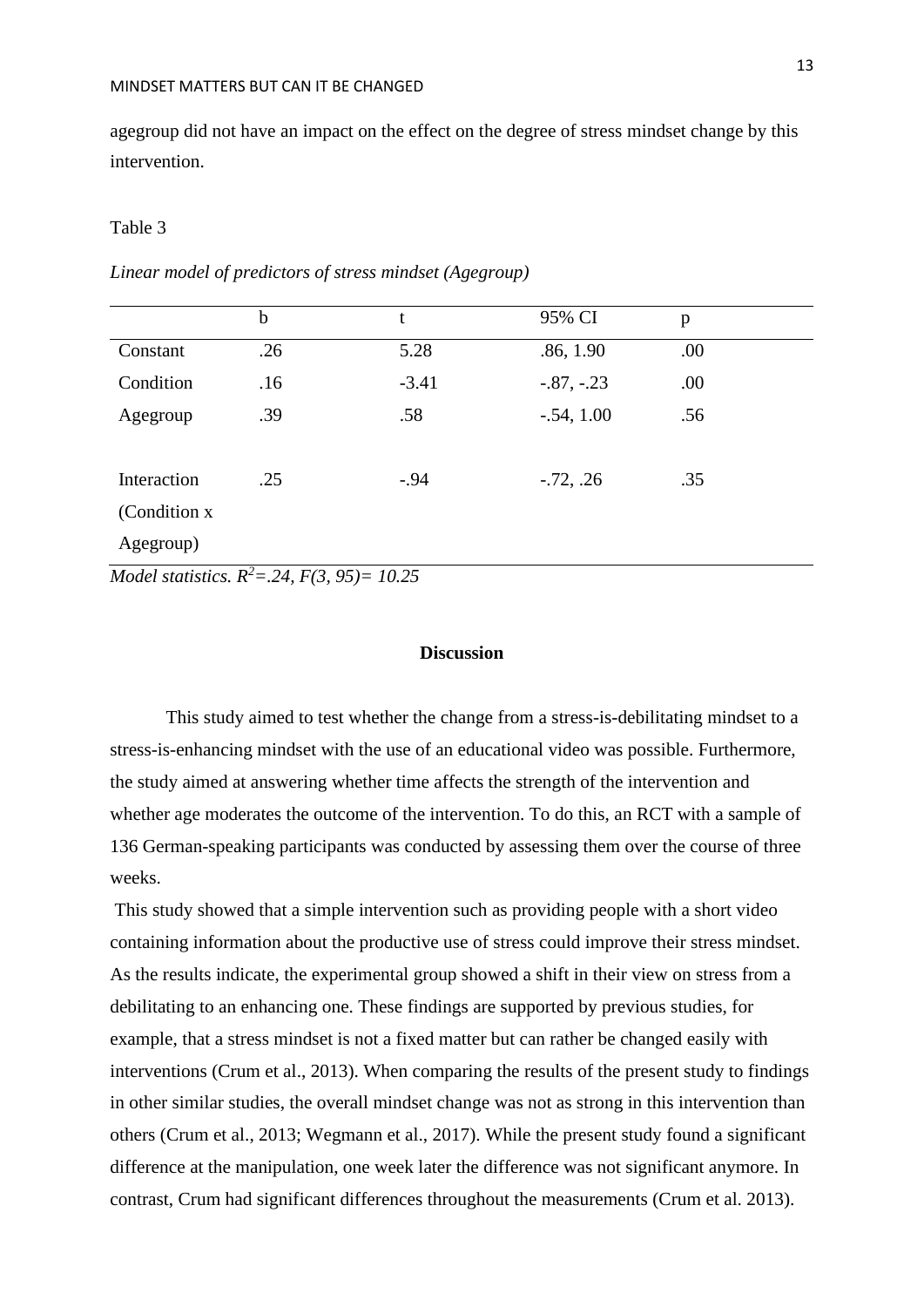This difference in outcomes and strength after one week might be accounted for by the different study designs. When comparing the manipulation designs of Crum and the present study, it becomes clear that the manipulation was not repeated multiple times within the present study, while Crum showed the video multiple times, which can influence the level of change. Another aspect is the level of manipulation. In this study, the manipulation used a short three to a four-minute-long video while Wegmann used a stress management training. Thus, a smaller effect of the mindset change can be expected compared to Wegmanns intervention. This indicates that exposing the participant more often or by giving them more organised ideas and practical knowledge to handle stress can enhance the impact on the mindset change. Nevertheless, the level of change that the present study provided with such a short informational video is remarkable.

Another aspect that is important to mention is the effect of time on the strength of the intervention. Time is a reoccurring factor that has to be taken into account when designing interventions. This was also the case for this intervention. Directly after the manipulation, the change in mindset in the experimental condition is quite high but reverts after one week. Although it is important to state that the change from the beginning to the last timeslot was still an improvement. However, it is not possible to predict whether the participants will stay at that level or whether the mindset will revert to the starting point. Nevertheless, the differences between the baseline and the follow-up test indicate that although there is a loss of strength of the effect over time the intervention, in general, was effective as it changed the mindset even after one week towards a "stress-is-enhancing" mindset. People might have watched the video and were influenced how they completed the questionnaire, but once they returned to their life without the video in mind, they don't have the video in mind when feeling stressed.

When looking at the groups, it can be stated that surprisingly the experimental group scored a slightly more stress-is-debilitating mindset at the baseline than the control group, who had a more neutral view on stress. This already negative mindset might be harder to change or even easier to change than a neutral mindset, which was not tested within this study. However, a stress-is-debilitating mindset is more common, which is in line with Crum et al. (2013), who had both groups start out with a baseline that was more stress-is-debilitating. This means that the participants felt stress as unfavourable, which is also in line with another study, which indicates that the more prevailing mindset on life was that it was hard and short (Norton, Anik, Aknin, & Dunn, 2011)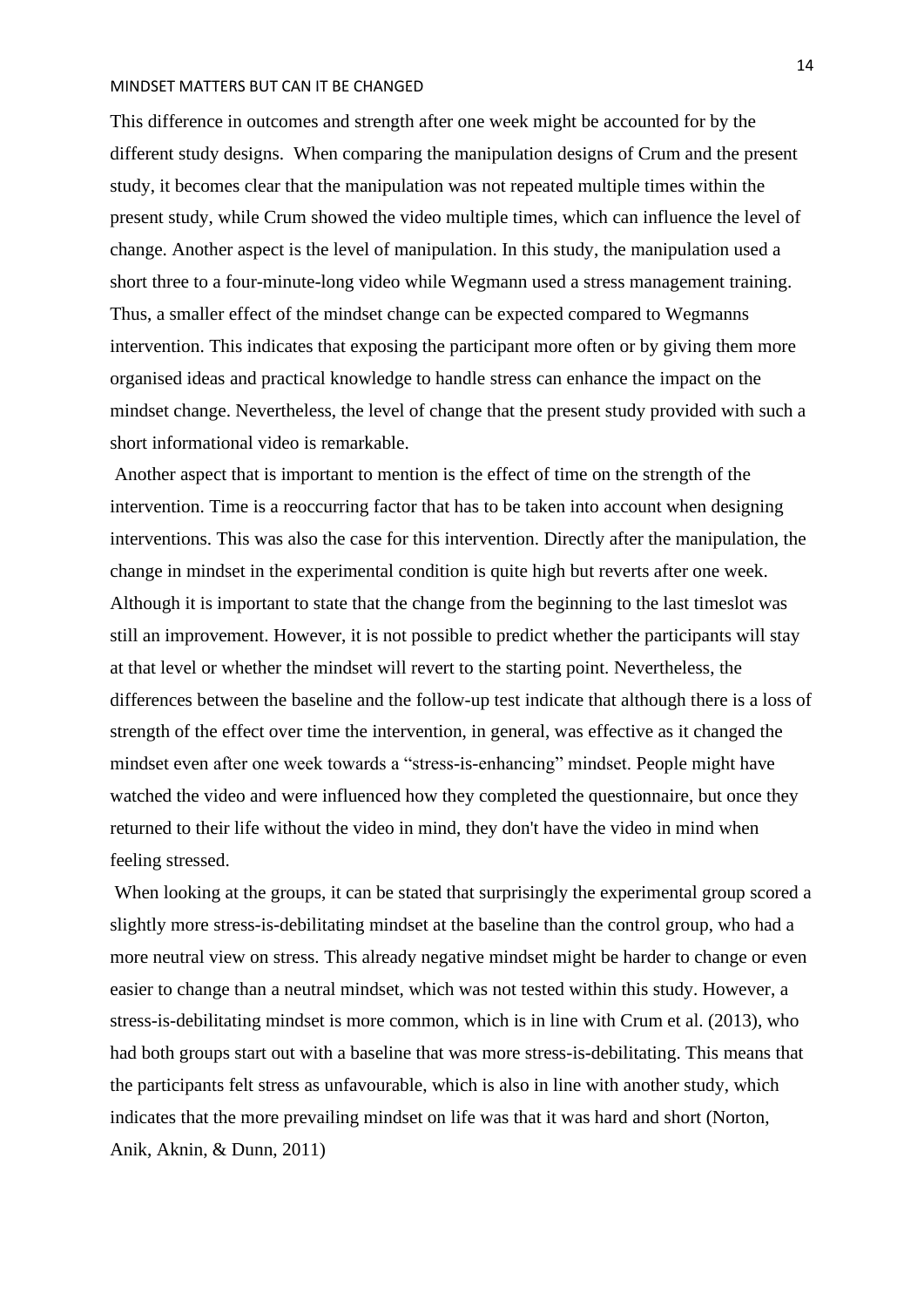Besides the change of mindset over the course of this study, the effect of the participants' age on the strength of the mindset change was measured. The outcome of this study, which shows that older people are not less likely to change their mindset than younger people, is contradicting to literature found. These findings contradict findings that people above the age of 30 appear to be less likely to change their attitudes and values (Krosnick & Alwin, 1989). This shows that older people are not less likely to change their mindset than younger people. When comparing these results, the question of whether just the stressmindset changes easily or whether values and attitudes do. A study suggests that the values of a person appear to remain rather stable over time, while the people's attitudes change based on outside factors such as a job or the situation one is in (Luskin, Fishkin, &Jowell, 2002). This indicates that there might be other possible mindsets than can be changed and thus maybe help change other aspects of people's lives too. To be more precise it is important to establish whether stress is a value or an attitude since it can be influential in designing interventions that are not just based on attitude but values as well and allow to apply interventions in broader areas of people's lives. Consequently, finding out whether mindsets consist of specific values or attitudes is possible.

## **Strength and Limitations**

The study makes some contribution to current literature about the stress mindset and its implication in interventions, by providing more data on the changeability of a stress mindset as well as the effectiveness of video as a medium to provide information. One major strength this study shows is the information it provides on the stress mindset and the corresponding measures such as the SMM-G and its possible combination with interventions. As the SMM-G is a short questionnaire that does not take a lot of time to answer but keeps being validated, might be useful for future designs, so that more data on the stress mindset can be found. Thus, these outcomes can provide feedback and insight into possible ways of improving people's general well-being by taking steps into finding the best way to change someone's mindset. Another positive aspect was the randomisation of the study, as it was conducted by another independent researcher, who neither recruited participants nor analysed the data gathered from the participants. Consequently, there was no bias in allocating the participants in the groups. Another strength of this study was the sample. Although a larger sample would have been preferred, the descriptive were diverse. The age mean was around 30, and the sample did not only include students but also employed people as well. Thus, this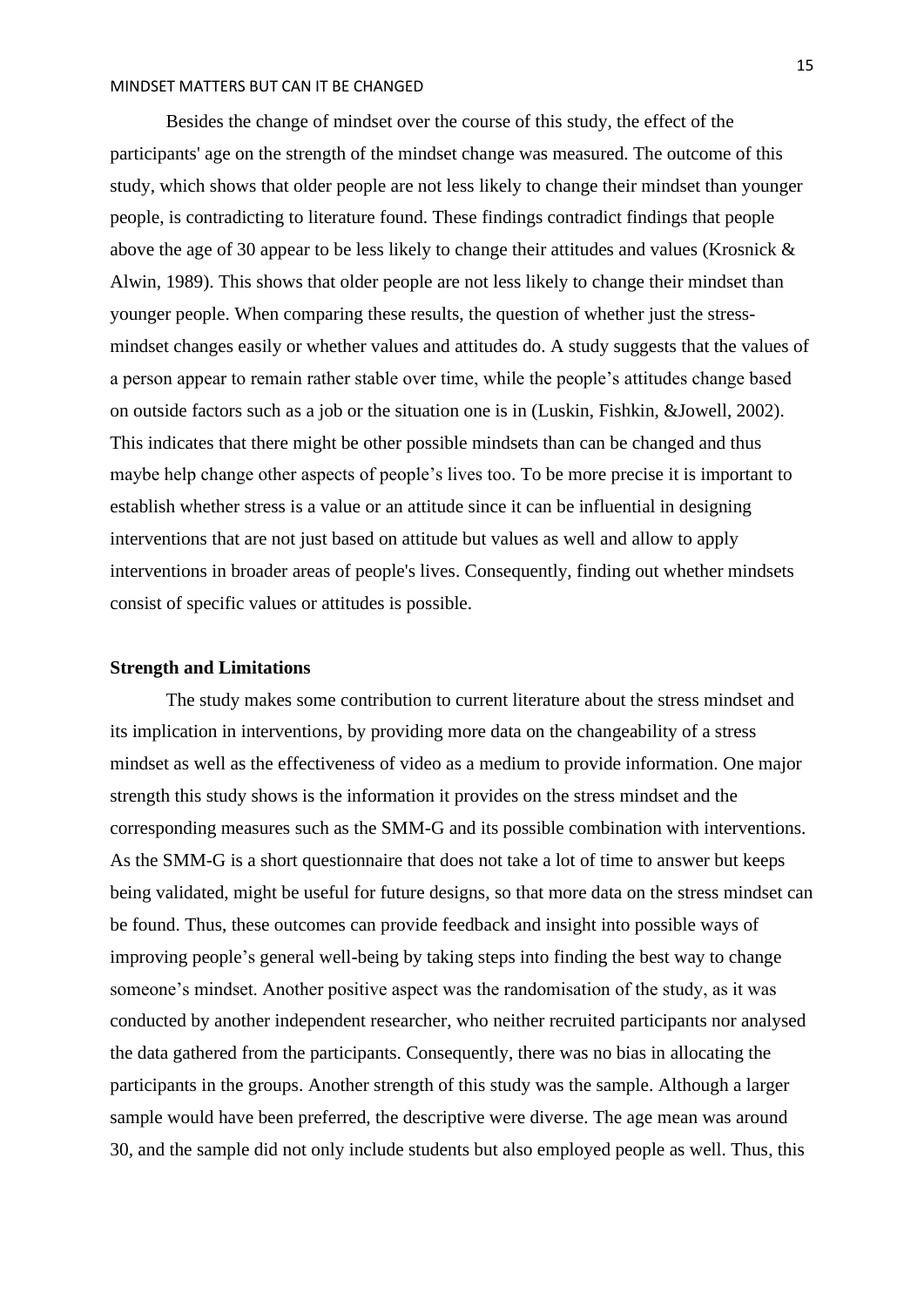sample represents the general population more than just a sample of students and consequently making the findings more generalizable.

However, the study also shows some limitations. For one, the manipulation used was simple and was only shown once during the whole intervention and showed either a stress-isenhancing video or a neutral video. A repeated manipulation, together with a stress-isdebilitating video might have made the contrast between the groups stronger in the end and would have provided more insight into the changeability of the mindset in both directions positive and negative. Crum and colleagues (2013) indicated that a change towards "stress-isdebilitating" mindset was also possible when shown videos with information about distress. Another aspect to consider is that the video and the questions were translated and proofread by the researchers and some writing errors and a swapped Likert scale were included and the difficulty of understanding the information was not tested. Thus, the effectiveness of the video might not be at an optimal level, which results in a weaker manipulation. Furthermore, a video that was validated might provide a stronger belief in the information provided. Although Crum's video was used to design the video for this intervention, the video might be different to understand.

## **Future Research**

To improve the findings and to use the insight gathered from this study, there are some aspects that future research might consider. Firstly, the question arises whether a video is the best solution for providing information to change someone's mindset. Since this study only provided videos, it might be easier or more effective to use text or audio together with a video to maximize the effectiveness and the sensory input. Finding an easy but effective way might help that future research and intervention designs work as good as possible. Thus future research can differentiate between different types of providing the information to the participant such as a seminar or a detailed text to help find a way of distributing the possibility of changing someone's mindset so that everyone can do so if they want to. Furthermore, a more in-depth study might provide more feedback on the overall improvement of the mindset. This study collected the data over the course of one month and although the last timeslot shows that the experimental condition still exhibited a more stress-is-enhancing mindset compared to their baseline measure, they might revert to the baseline level after another weeks or month. Thus, the usage of repeated exposure to the information and whether that might affect the decrease of effectiveness over time is interesting to investigate. As the effectiveness of the intervention is one of, if not the most effective part, finding an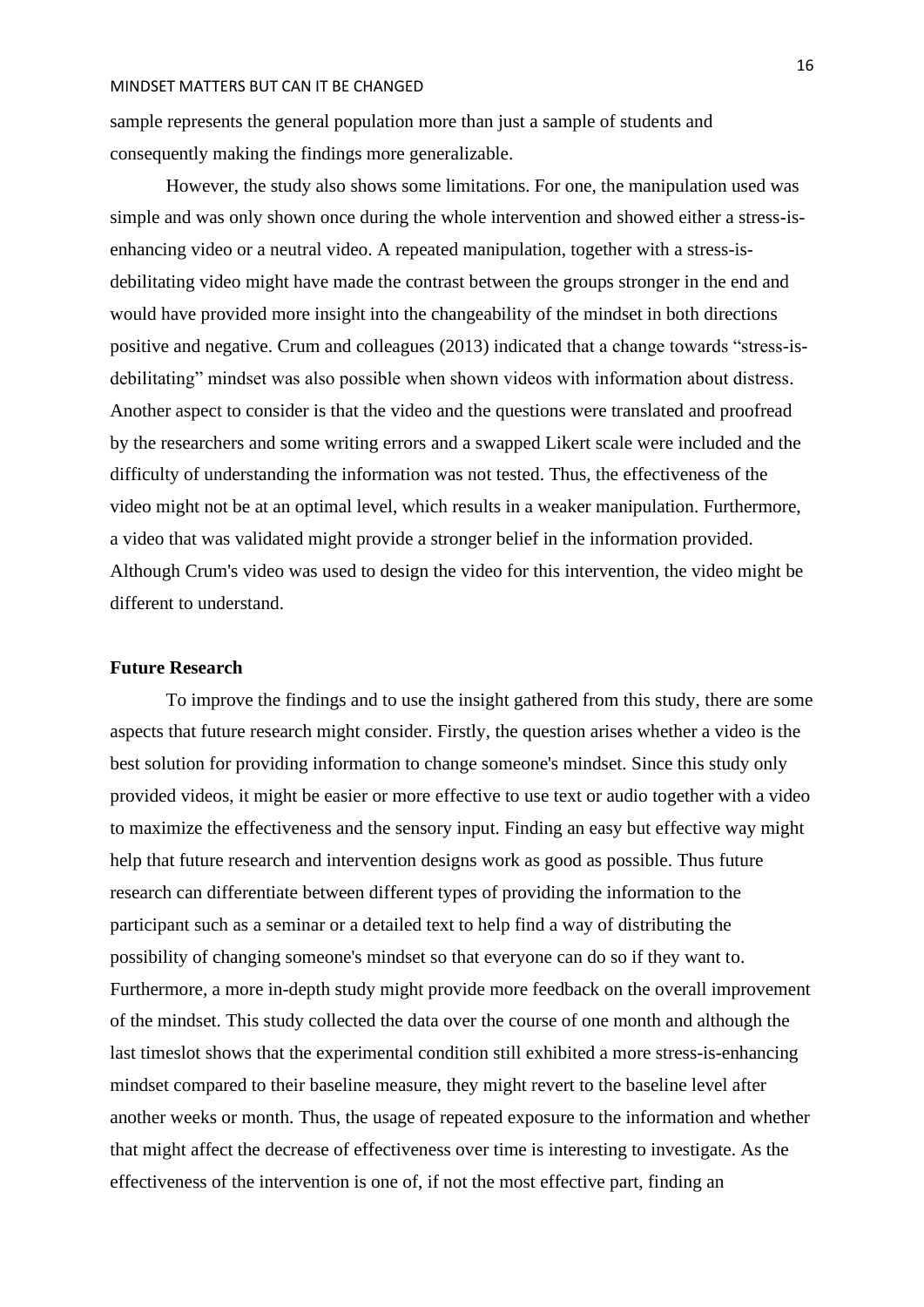intervention that allows for the mindset change to be for a long period of time is important. This might increase the value the society sees in the intervention. Since the idea of having to, for example, watch a video or read a text several times a week to maintain a different mindset can be seen as annoying and thus fewer people might be inclined to partake in an intervention. However, if future research finds a method that allows for a persistent mindset change, it can be impactful in the mental health of people in society. As mentioned, a "stress-is-enhancing" mindset provides more mental health benefits as well as overall better quality of life. Thus, a good intervention can prove beneficial for so society in general.

## **Conclusion**

This study provides evidence that it is possible to change someone's stress mindset from a "stress-is-debilitating" towards a "stress-is-enhancing" one, regardless of their age, by showing them an educational video of the positive effects of stress. This means that showing a video that provides information on the positive side of stress to participants helps to change their stress mindset for a short period. Thus, future research can determine whether there are more suitable or effective ways of providing a stress mindset change. The mindset change appears to be influenced by the time that passes from the manipulation, thus resulting in the participants decreasing towards a "stress-is-debilitating" mindset after the manipulation but remained improved in total.

Furthermore, this study gives insight into the changeability of mindsets based on the age of a person and that the mindset does not appear to be more fixed for older people than assumed, but rather remained similar between younger people and older ones. This indicates that an intervention is possible for all age groups. So overall, the study provides a good basis that allows future research to improve the concept and design to more effectively change the mindsets of people and thus give possible ways of improving the overall well-being of the participants.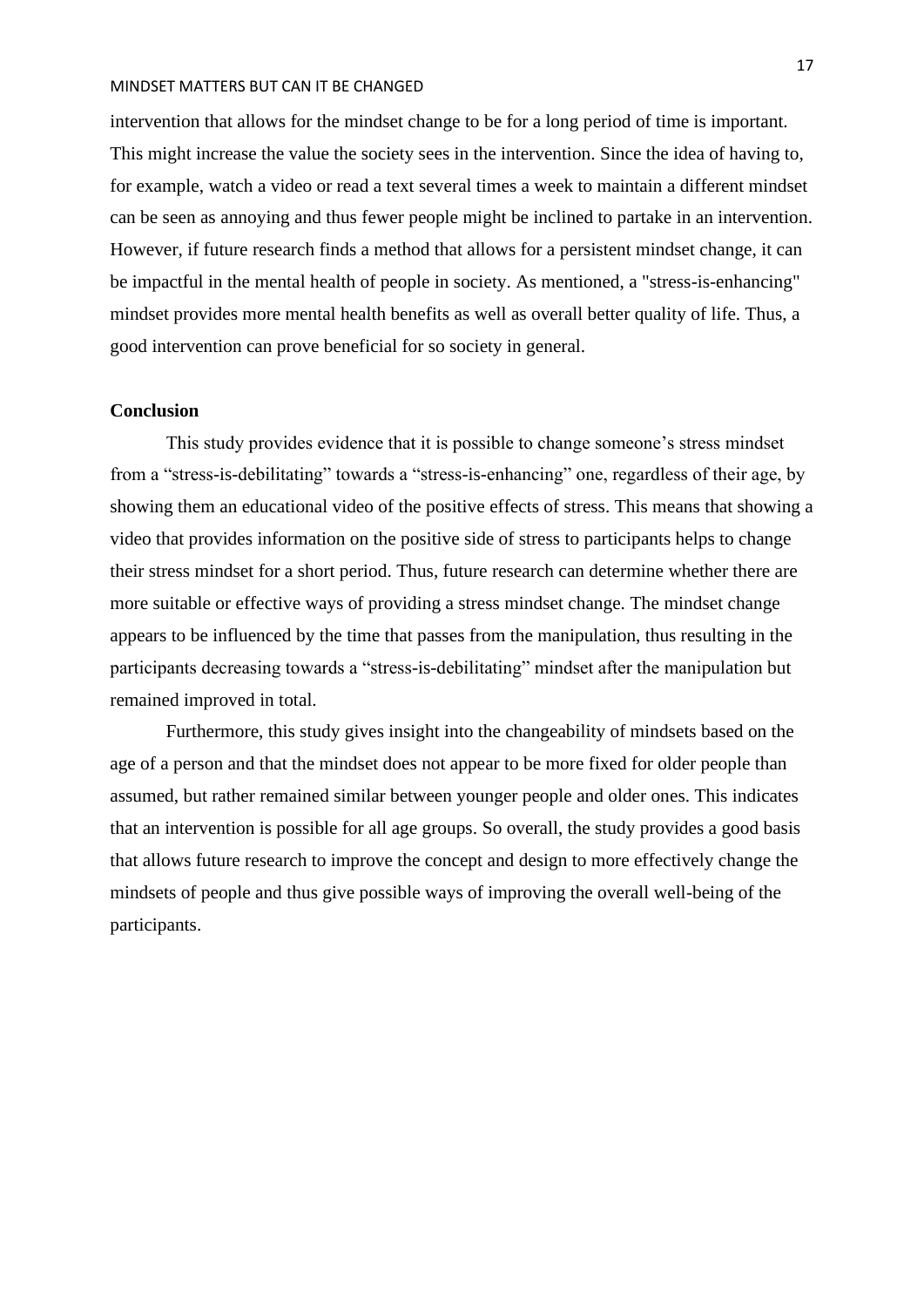#### *References*

- Aronson, J., Fried, C. B., & Good, C. (2002). Reducing the effects of stereotype threat on African American college students by shaping theories of intelligence. *Journal of Experimental Social Psychology, 38*(2), 113-125. doi:10.1006/jesp.2001.1491
- Blackwell, L. S., Trzesniewski, K. H., & Dweck, C. S. (2007). Implicit theories of intelligence predict achievement across an adolescent transition: A longitudinal study and an intervention. *Child development, 78*(1), 246-263. doi: 10.1111/j.1467- 8624.2007.00995.x
- Crum, Alia J., Peter Salovey, and Shawn Achor. "Rethinking stress: The role of mindsets in determining the stress response." *Journal of personality and social psychology* 104.4 (2013): 716. Doi: 10.1037/a0031201
- Damian, R. I., Spengler, M., Sutu, A., & Roberts, B. W. (2019). Sixteen going on sixty-six: A longitudinal study of personality stability and change across 50 years. *Journal of Personality and Social Psychology, 117*(3), 674. doi:10.1037*/*pspp0000210
- Donnellan, M. B., & Lucas, R. E. (2008). Age differences in the big five across the life span: evidence from two national samples. *Psychology and aging, 23*(3), 558. doi: 10.1037/a0012897
- Dweck, C. S. (2006). *Mindset: The New Psychology of Success*. New York, New York: Ballantine Books.
- Glaser, R., & Kiecolt-Glaser, J. K. (2005). Stress-induced immune dysfunction: implications for health. *Nature Reviews Immunology, 5*(3), 243. doi: 10.1038/nri1571
- Good, C., Aronson, J., & Inzlicht, M. (2003). Improving adolescents' standardized test performance: An intervention to reduce the effects of stereotype threat. *Journal of Applied Developmental Psychology, 24*(6), 645-662. Doi:10.1016/j.appdev.2003.09.002
- Greenberg, N., Carr, J. A., & Summers, C. H. (2002). Causes and consequences of stress. *Integrative and Comparative Biology, 42*(3), 508-516. Doi: 10.1093/icb/42.3.508
- Hayes, A. F. (2017). *Introduction to mediation, moderation, and conditional process analysis: A regression-based approach*: Guilford Publications.
- Hochanadel, A., & Finamore, D. (2015). Fixed and growth mindset in education and how grit helps students persist in the face of adversity. *Journal of International Education Research, 11*(1), 47-50.
- Krosnick, J. A., & Alwin, D. F. (1989). Aging and susceptibility to attitude change. *Journal of Personality and Social Psychology, 57*(3), 416. Doi: 10.1037/0022-3514.57.3.416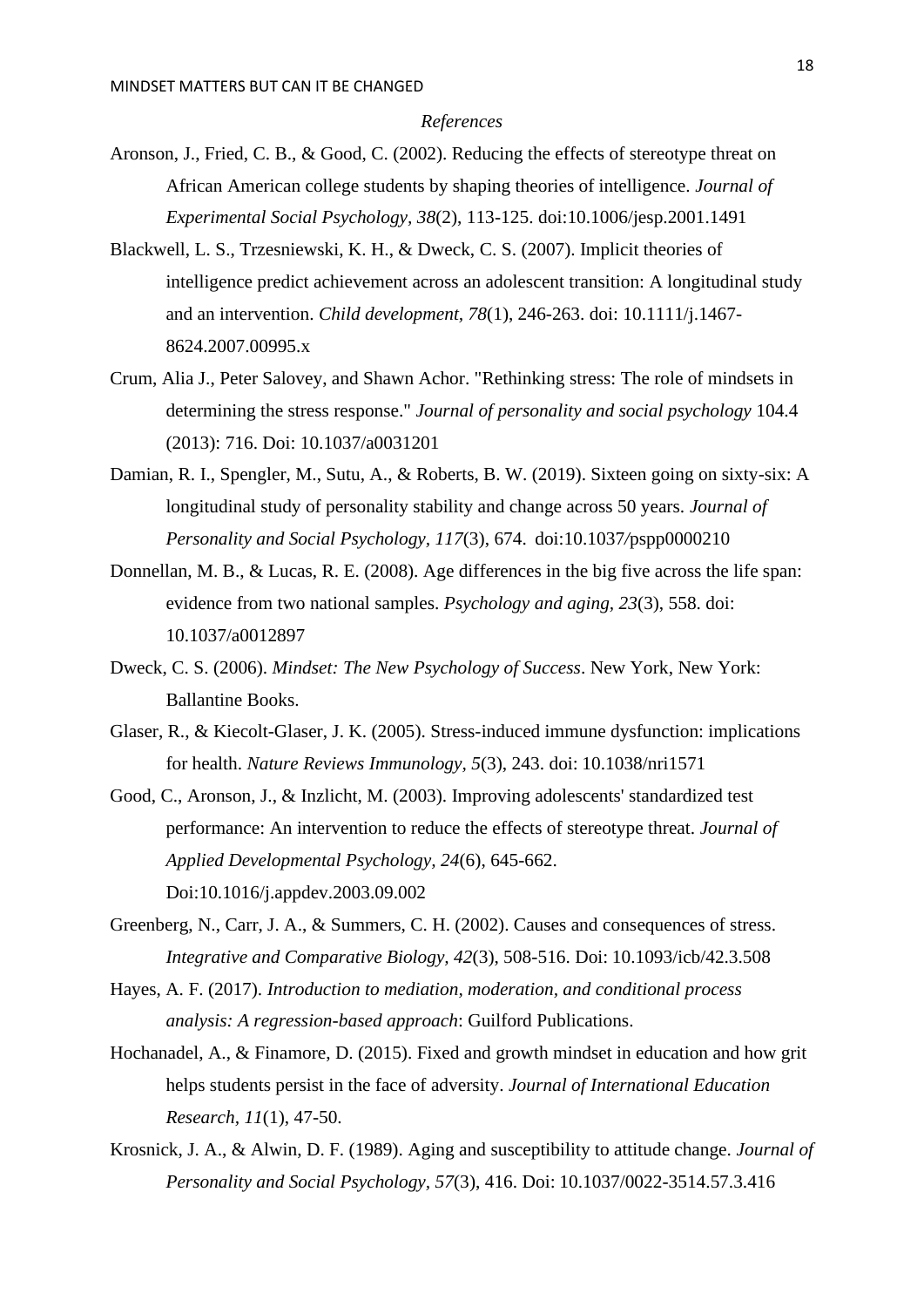- Lazarus, R. S. (1993). From psychological stress to the emotions: A history of changing outlooks. *Annual Review of Psychology, 44*(1), 1-22. doi:10.1146/annurev.ps.44.020193.000245
- Lazarus, R. S., & Folkman, S. (1984). Coping and adaptation. *The handbook of behavioral medicine, 282325*.
- Le Fevre, M., Matheny, J., & Kolt, G. S. (2003). Eustress, distress, and interpretation in occupational stress. *Journal of managerial psychology, 18*(7), 726-744. Doi:10.1108/02683940310502412
- Linnemann, A., Ditzen, B., Strahler, J., Doerr, J. M., & Nater, U. M. (2015). Music listening as a means of stress reduction in daily life. *Psychoneuroendocrinology, 60*, 82-90. Doi: 10.1016/j.psyneuen.2015.06.008
- Luskin, R. C., Fishkin, J. S., & Jowell, R. (2002). Considered opinions: Deliberative polling in Britain. *British Journal of Political Science, 32*(3), 455-487. Doi:10.1017/S0007123402000194
- Maron, B. J., Thompson, P. D., Ackerman, M. J., Balady, G., Berger, S., Cohen, D., ... Hutter Jr, A. M. (2007). Recommendations and considerations related to preparticipation screening for cardiovascular abnormalities in competitive athletes: 2007 update: a scientific statement from the American Heart Association Council on Nutrition, Physical Activity, and Metabolism: endorsed by the American College of Cardiology Foundation. *Circulation, 115*(12), 1643-1655. Doi:10.1161/CIRCULATIONAHA.107.181423
- Miller, G. E., Cohen, S., Janicki-Deverts, D., Brody, G. H., & Chen, E. (2016). Viral challenge reveals further evidence of skin-deep resilience in African Americans from disadvantaged backgrounds. *Health Psychology, 35*(11), 1225. Doi:10.1037/hea0000398
- Norton, M. I., Anik, L., Aknin, L. B., & Dunn, E. W. (2011). Is life nasty, brutish, and short? Philosophies of life and well-being. *Social Psychological and Personality Science, 2*(6), 570-575. Doi:10.1177/1948550611401425
- Quick, J. D., Horn, R. S., & Quick, J. C. (1987). Health consequences of stress. *Journal of Organizational Behavior Management, 8*(2), 19-36. Doi:10.1300/J075v08n02\_03
- Park, C. L., & Helgeson, V. S. (2006). Introduction to the special section: Growth following highly stressful life events—Current status and future directions. Journal of Consulting and Clinical Psychology, 74, 791–796. doi:10.1037/0022- 006X.74.5.791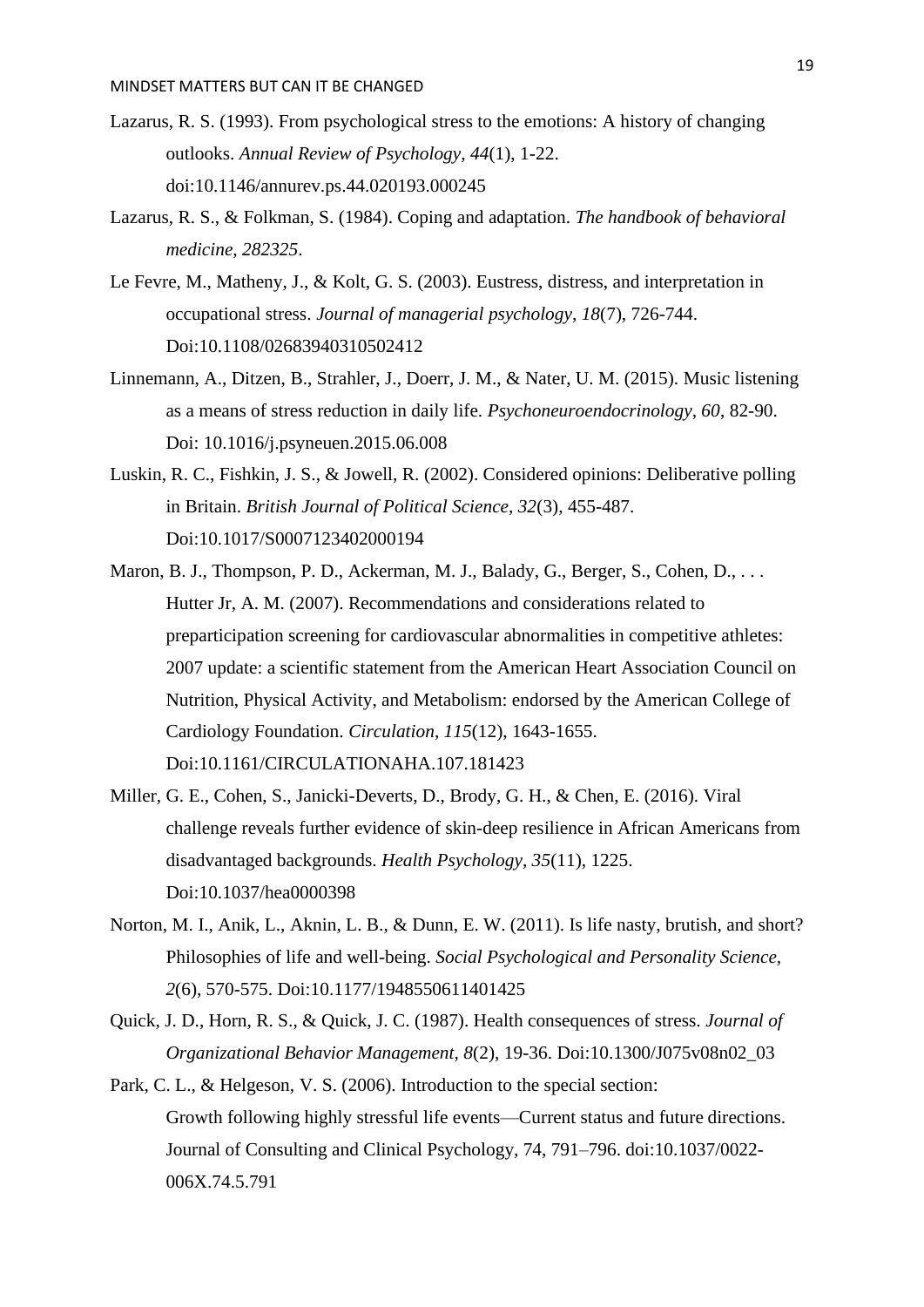Schneiderman, N., Ironson, G., & Siegel, S. D. (2005). Stress and health: psychological, behavioral, and biological determinants. *Annu. Rev. Clin. Psychol., 1*, 607-628. Doi:10.1146/annurev.clinpsy.1.102803.144141

Selye, H. (1974). *Stress sans détresse*: Lippincott.

- Sonnentag, S. (2003). Recovery, work engagement, and proactive behavior: a new look at the interface between nonwork and work. *Journal of applied psychology, 88*(3), 518. Doi:10.1037/0021-9010.88.3.518
- Srivastava, S., John, O. P., Gosling, S. D., & Potter, J. (2003). Development of personality in early and middle adulthood: Set like plaster or persistent change? *Journal of Personality and Social Psychology, 84*(5), 1041. Doi:10.1037/0022-3514.84.5.1041
- Swann Jr, W. B., Chang-Schneider, C., & Larsen McClarty, K. (2007). Do people's self-views matter? Self-concept and self-esteem in everyday life. *American psychologist, 62*(2), 84. Doi:10.1037/0003-066X.62.2.84
- Tulviste, T., Kall, K., & Rämmer, A. (2017). Value priorities of younger and older adults in seven European countries. *Social Indicators Research, 133*(3), 931-942.
- Vitetta, L., Anton, B., Cortizo, F., & Sali, A. (2005). Mind‐body medicine: stress and its
- impact on overall health and longevity. *Annals of the New York Academy of Sciences*,
- *1057*(1), 492-505. doi: 10.1111/j.1749-6632.2005.tb06153.x
- Wegmann, J., Moshman, R. A., & Rubin, L. (2017). Is it Possible to Change the Way College Students Think About Stress? The Benefits of a Stress Management Course.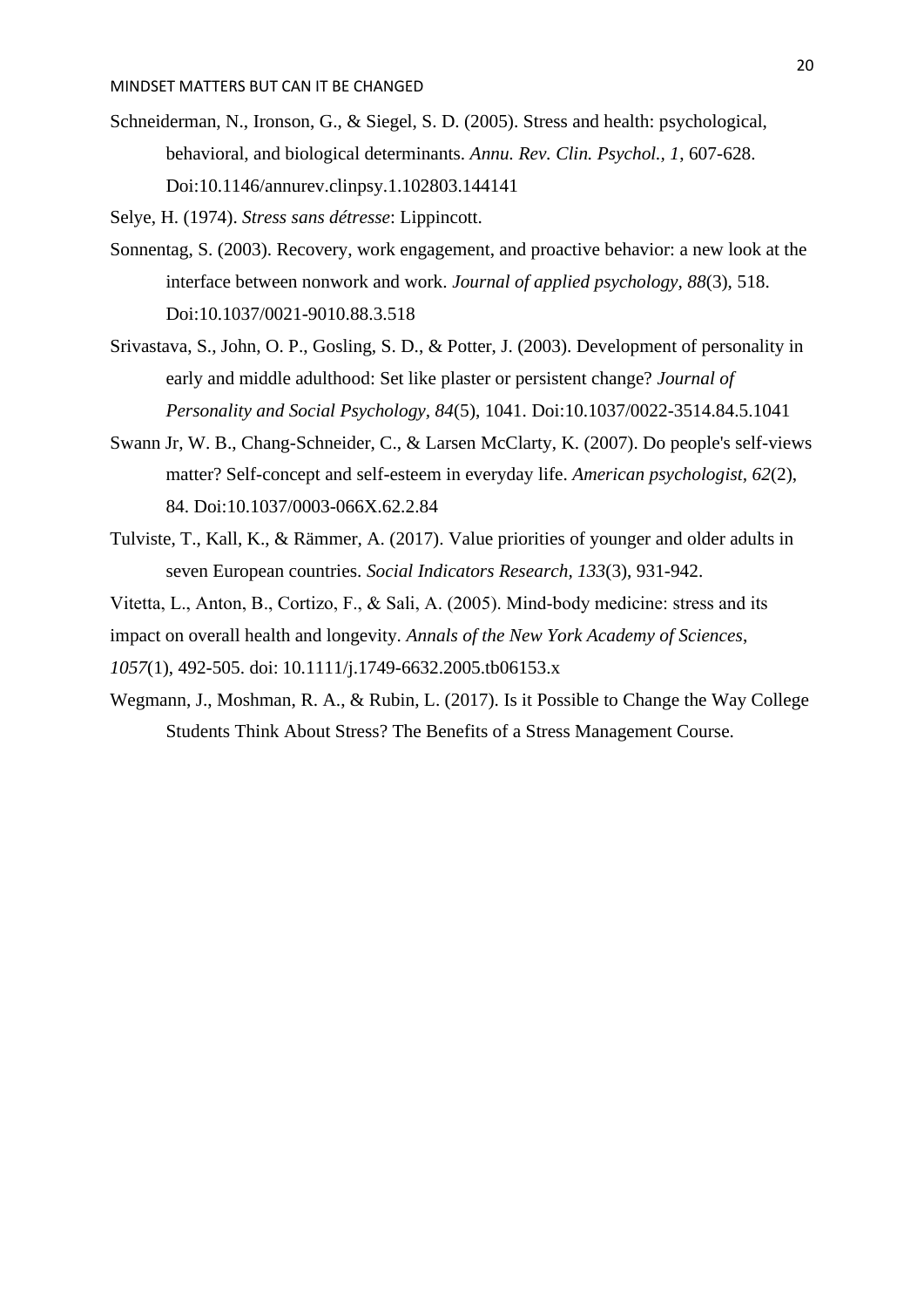#### **Appendices**

#### **Appendix A: Recruitment message.**

Hallo!

Im Rahmen unser Bachelor- und Masterarbeit im Fachbereich Psychologie an der University of Twente (Niederlande), sind wir auf der Suche nach Teilnehmern an unserer Online Studie.

## Bist du interessiert daran, wie Menschen neue Informationen aufnehmen? Dann nimm teil und hilf uns!

Dafür füllst du wenige Fragebögen aus, die uns dabei unterstützen dies herauszufinden. Insgesamt brauchst du dafür ca. 20-30 Minuten. Deine Daten werden bei uns anonym aufgenommen und nicht an Dritte weitergegeben. Und zu jedem Zeitpunkt kannst du deine Teilnahme beenden, ohne einen Grund nennen zu müssen.

Wir würden uns über jeden Teilnehmer ab 18 Jahren freuen!

Klicke auf den folgenden Link, um gleich loszulegen!

## **Appendix B: Transcript of the video.**

1 Die meisten Menschen nehmen an, dass sie ruhig und stressfrei sein müssen, um auf höchstem Niveau funktionieren zu können.

- 2 Aber tatsächlich treibt uns Druck zu Bestleistungen an
- 3 Bei Stress wird Adrenalin durch den Körper gepumpt.
- 4 Es versorgt **unser** Gehirn und **unseren** Körper mit Blut und Sauerstoff
- 5 Es erhöht die Konzentration und die Aufmerksamkeit
- 6 Diese Stressreaktionen verbessern Ihre:
- 6.1 Konzentration, Entscheidungsfindung, Erinnerungsvermögen, Leistungsfähigkeit
- 7 Denken Sie über folgende Beispiele nach:

8 Unter normalen Umständen verarbeitet das Gehirn 40 Bilder pro Sekunde

9 Unter Stress nehmen wir die Zeit langsamer wahr. Dadurch kann unser Gehirn in der gleichen Zeit mehr Reize verarbeiten.

10. Die beeindruckendsten Leistungen werden in den stressigsten Momenten vollbracht:

- 11. Operationen
- 12. Kampffliegen (eig Kampfflieger aber passt semantisch nicht)

13. Gewöhnliche Menschen können außergewöhnliche Dinge vollbringen, wenn sie auf die Probe gestellt werden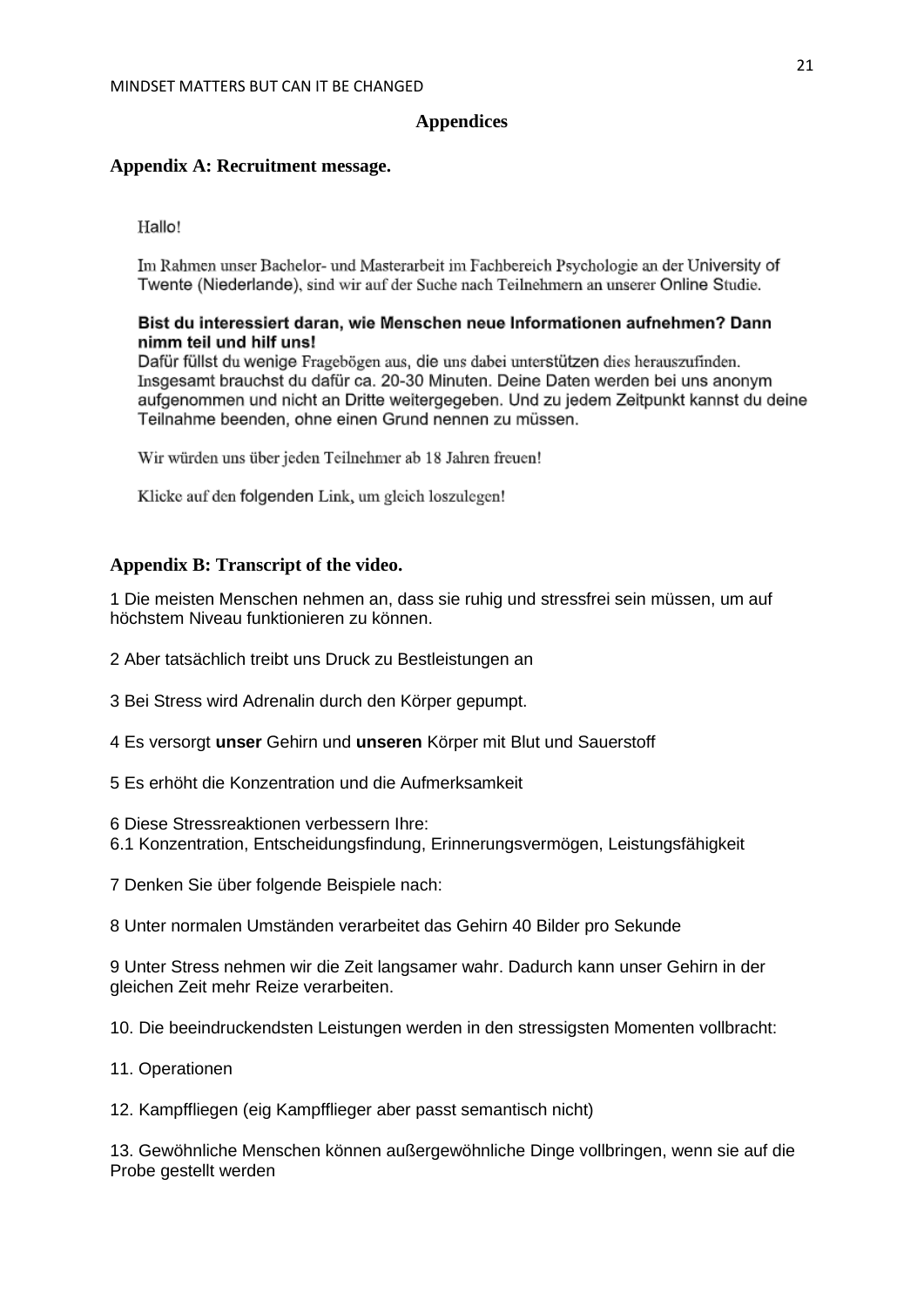14. Forschungsergebnisse zeigen, dass die Stressreaktionen des Körpers das Erinnerungsvermögen und die **geistige** Leistungsfähigkeit steigern.

14.1 Cahill et al. (2003). Journal of Learning and Memory

15. Eine Studie aus Harvard zeigt: Stärkere **körperliche** Erregung während einer Aufnahmeprüfung steigert die Leistung

16 Die einflussreichsten Anführer trafen ihre besten Entscheidungen während großer Krisen.

17 Lincoln

18 Ghandi

19 Churchill

20 Denken Sie über Ihr eigenes Leben nach:

20.1 Als Sie Ihre persönlichen Bestleistungen erbracht haben... 20.2 War es nicht Stress, der Sie dazu angetrieben hat?

- 21 Die Stressreaktion erhöht Ihre **geistige** Leistungsfähigkeit.
- 22 Besonders wenn es am meisten darauf ankommt.
- 23. Stress ist leistungsfördernd.
- 24. Nutzen Sie ihn.
- 25. Lassen Sie Stress Ihre Leistungen verbessern

Eine Studie aus Yale und Cambridge zeigt: Wenn Menschen von den positiven Effekten von Stress wissen, sind diese Effekte noch größer.

Die Überzeugung, dass Stress positiv ist, verbessert die Leistung Gesundheit Zufriedenheit

Menschen, die Stress als einen notwendigen und positiven Aspekt des Lebens betrachten, sind im Durchschnitt erfolgreicher und glücklicher.

Sehen Sie Stress als positive Herausforderung, dann produziert Ihr Körper eine optimalere Menge des Stresshormons Kortisol.

Das ist besser für Ihre Gesundheit. Und dadurch können Sie mehr leisten.

Sehen Sie Stress als positive Herausforderung, werden Sie die Herausforderung besser meistern, als wenn Sie Ihr aus dem Weg gehen.